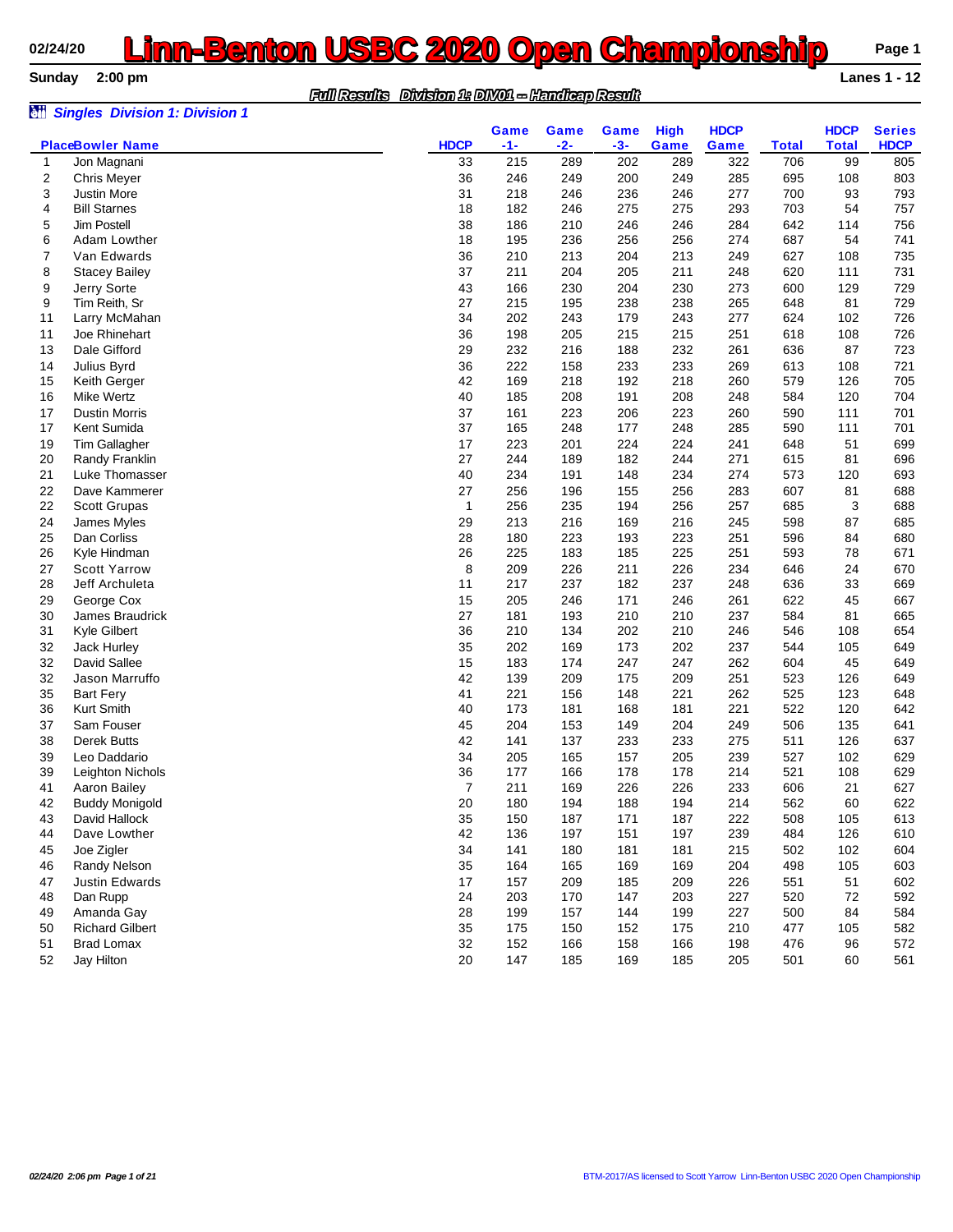## *Full Results Division 2: DIV02 -- Handicap Result*

| àü       | <b>Singles Division 2: Division 2</b> |             |            |            |            |             |             |              |              |               |
|----------|---------------------------------------|-------------|------------|------------|------------|-------------|-------------|--------------|--------------|---------------|
|          |                                       |             | Game       | Game       | Game       | <b>High</b> | <b>HDCP</b> |              | <b>HDCP</b>  | <b>Series</b> |
|          | <b>PlaceBowler Name</b>               | <b>HDCP</b> | $-1-$      | $-2-$      | $-3-$      | Game        | Game        | <b>Total</b> | <b>Total</b> | <b>HDCP</b>   |
| 1        | Ken Gilbert                           | 55          | 196        | 223        | 177        | 223         | 278         | 596          | 165          | 761           |
| 2        | Erik Calbreath                        | 72          | 201        | 140        | 202        | 202         | 274         | 543          | 216          | 759           |
| 3        | Zack Peterson                         | 49          | 215        | 209        | 176        | 215         | 264         | 600          | 147          | 747           |
| 4        | Marv Haider                           | 54          | 212        | 193        | 179        | 212         | 266         | 584          | 162          | 746           |
| 5        | Joe Duncan                            | 60          | 144        | 229        | 167        | 229         | 289         | 540          | 180          | 720           |
| 6        | Bryson Fukushima                      | 75          | 134        | 187        | 163        | 187         | 262         | 484          | 225          | 709           |
| 6        | Ron Cornelison                        | 50          | 214        | 173        | 172        | 214         | 264         | 559          | 150          | 709           |
| 8        | <b>Ben Davis</b>                      | 47          | 201        | 190        | 169        | 201         | 248         | 560          | 141          | 701           |
| 9        | Les Ishikawa                          | 75          | 156        | 168        | 150        | 168         | 243         | 474          | 225          | 699           |
| 10       | <b>Greg Sather</b>                    | 45          | 147        | 197        | 215        | 215         | 260         | 559          | 135          | 694           |
| 11       | <b>Bob Monigold</b>                   | 69          | 202        | 122        | 149        | 202         | 271         | 473          | 207          | 680           |
| 11       | Tim Webster                           | 72          | 141        | 176        | 147        | 176         | 248         | 464          | 216          | 680           |
| 11       | <b>Richard Whaley</b>                 | 49          | 193        | 171        | 169        | 193         | 242         | 533          | 147          | 680           |
| 14       | Jason Berry                           | 53          | 143        | 197        | 180        | 197         | 250         | 520          | 159          | 679           |
| 15       | <b>Terry Robertson</b>                | 54          | 169        | 180        | 167        | 180         | 234         | 516          | 162          | 678           |
| 16       | Gene Menor                            | 57          | 136        | 205        | 164        | 205         | 262         | 505          | 171          | 676           |
| 17       | Tim Reith, Jr                         | 58          | 179        | 156        | 162        | 179         | 237         | 497          | 174          | 671           |
| 18       | Dennis Corliss                        | 45          | 183        | 182        | 167        | 183         | 228         | 532          | 135          | 667           |
| 19       | Sharrie Sonne                         | 60          | 170        | 171        | 144        | 171         | 231         | 485          | 180          | 665           |
| 20       | <b>Bill Hostetler</b>                 | 81          | 154        | 112        | 151        | 154         | 235         | 417          | 243          | 660           |
| 21       | Aaron Grother                         | 47          | 164        | 151        | 202        | 202         | 249         | 517          | 141          | 658           |
| 22       | David Foster                          | 92          | 106        | 140        | 131        | 140         | 232         | 377          | 276          | 653           |
|          |                                       | 89          |            |            |            |             |             |              |              |               |
| 23<br>24 | Katia Broeke<br><b>Chris Ross</b>     | 86          | 127<br>152 | 133        | 124        | 133<br>152  | 222<br>238  | 384          | 267<br>258   | 651<br>649    |
| 24       |                                       | 101         | 102        | 125<br>142 | 114<br>102 | 142         | 243         | 391<br>346   | 303          | 649           |
|          | <b>Toby Lewis</b>                     |             |            |            |            |             |             |              |              |               |
| 26       | Mike Stringari                        | 63          | 179        | 139        | 140        | 179         | 242         | 458          | 189          | 647           |
| 26       | <b>Jim Hewitt</b>                     | 54          | 162        | 171        | 152        | 171         | 225         | 485          | 162          | 647           |
| 28       | Corey Broeke                          | 46          | 175        | 161        | 172        | 175         | 221         | 508          | 138          | 646           |
| 29       | Gaylon DeGear                         | 48          | 168        | 189        | 143        | 189         | 237         | 500          | 144          | 644           |
| 30       | Jeff Mackie                           | 61          | 144        | 134        | 182        | 182         | 243         | 460          | 183          | 643           |
| 31       | <b>Bob Nowak</b>                      | 47          | 202        | 144        | 155        | 202         | 249         | 501          | 141          | 642           |
| 32       | <b>Kerry Corliss</b>                  | 72          | 156        | 128        | 140        | 156         | 228         | 424          | 216          | 640           |
| 33       | Ron Thorp                             | 73          | 120        | 157        | 143        | 157         | 230         | 420          | 219          | 639           |
| 34       | Michael Randolph                      | 81          | 144        | 124        | 127        | 144         | 225         | 395          | 243          | 638           |
| 34       | John Gird                             | 81          | 135        | 133        | 127        | 135         | 216         | 395          | 243          | 638           |
| 36       | Dave Ricketts                         | 74          | 111        | 145        | 156        | 156         | 230         | 412          | 222          | 634           |
| 37       | Dave Schlosser                        | 76          | 137        | 165        | 98         | 165         | 241         | 400          | 228          | 628           |
| 38       | Allen Bagger                          | 54          | 135        | 153        | 172        | 172         | 226         | 460          | 162          | 622           |
| 39       | John More                             | 71          | 148        | 126        | 134        | 148         | 219         | 408          | 213          | 621           |
| 40       | <b>Shirley Collins</b>                | 94          | 114        | 111        | 112        | 114         | 208         | 337          | 282          | 619           |
| 41       | <b>Brent Gerger</b>                   | 59          | 161        | 136        | 144        | 161         | 220         | 441          | 177          | 618           |
| 42       | Jeremiah McClintock                   | 49          | 159        | 154        | 15/        | 159         | 208         | 470          | 147          | 617           |
| 43       | Ariel Broeke                          | 110         | 86         | 98         | 101        | 101         | 211         | 285          | 330          | 615           |
| 44       | Stephanie Rabago                      | 79          | 127        | 111        | 134        | 134         | 213         | 372          | 237          | 609           |
| 45       | Roy Kratt                             | 97          | 102        | 95         | 116        | 116         | 213         | 313          | 291          | 604           |
| 46       | Dan Sundseth                          | 66          | 124        | 132        | 148        | 148         | 214         | 404          | 198          | 602           |
| 47       | <b>Michael McMorris</b>               | 57          | 132        | 140        | 149        | 149         | 206         | 421          | 171          | 592           |
| 48       | Tom Humphrys                          | 52          | 128        | 160        | 146        | 160         | 212         | 434          | 156          | 590           |
| 49       | Caleb Gay                             | 82          | 136        | 89         | 104        | 136         | 218         | 329          | 246          | 575           |
| 50       | Jim Dort                              | 51          | 137        |            |            | 137         | 188         | 137          | 51           | 188           |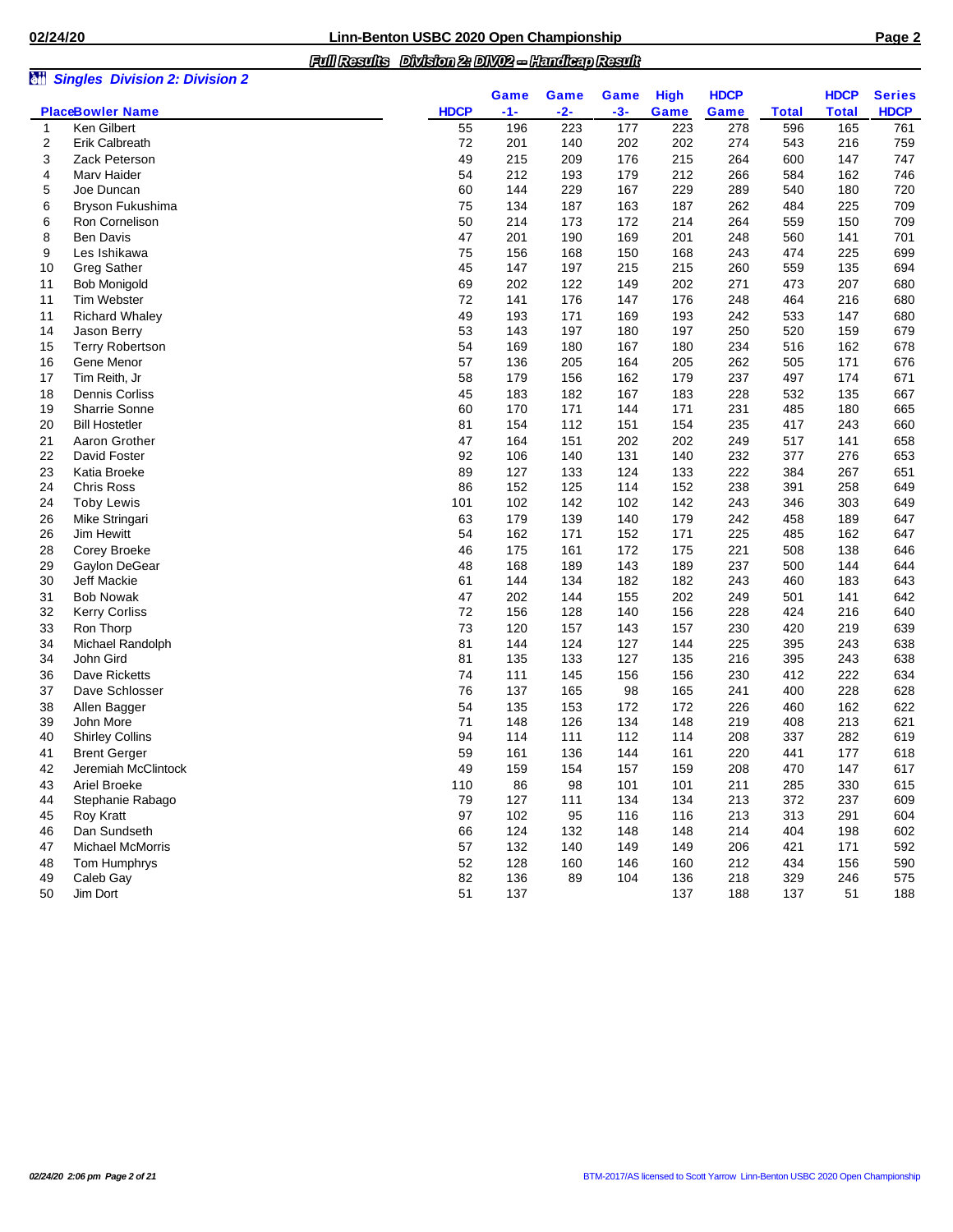| NGC 1          | <b>Doubles Division 1: Division 1</b>         |              |             |                      |               |                     |                     |              |                             |                              |
|----------------|-----------------------------------------------|--------------|-------------|----------------------|---------------|---------------------|---------------------|--------------|-----------------------------|------------------------------|
|                | <b>PlaceTeam Name</b>                         | <b>HDCP</b>  | Game<br>-1- | <b>Game</b><br>$-2-$ | Game<br>$-3-$ | <b>High</b><br>Game | <b>HDCP</b><br>Game | <b>Total</b> | <b>HDCP</b><br><b>Total</b> | <b>Series</b><br><b>HDCP</b> |
| 1              | A. Erdei/G. Cox                               |              |             |                      |               | 548                 | 611                 |              |                             |                              |
|                | Amanda Erdei<br>George Cox                    | 48<br>15     | 204<br>257  | 280<br>268           | 217<br>198    | 280<br>268          | 328<br>283          | 701<br>723   | 144<br>45                   | 845<br>768                   |
|                |                                               |              |             |                      |               |                     |                     |              |                             |                              |
|                | <b>Team Totals</b>                            | 63           | 461         | 548                  | 415           |                     |                     | 1424         | 189                         | 1613                         |
| $\overline{2}$ | K. Hindman/G. Cox                             |              |             |                      |               | 469                 | 510                 |              |                             |                              |
|                | Kyle Hindman                                  | 26           | 259         | 229                  | 202           | 259                 | 285                 | 690          | 78                          | 768                          |
|                | George Cox                                    | 15           | 199         | 240                  | 220           | 268                 | 283                 | 659          | 45                          | 704                          |
|                | <b>Team Totals</b>                            | 41           | 458         | 469                  | 422           |                     |                     | 1349         | 123                         | 1472                         |
| 3              | D. Lowther/J. Hilton                          |              |             |                      |               | 471                 | 533                 |              |                             |                              |
|                | Dave Lowther                                  | 42           | 207         | 157                  | 237           | 237                 | 279                 | 601          | 126                         | 727                          |
|                | Jay Hilton                                    | 20           | 208         | 216                  | 234           | 266                 | 286                 | 658          | 60                          | 718                          |
|                | <b>Team Totals</b>                            | 62           | 415         | 373                  | 471           |                     |                     | 1259         | 186                         | 1445                         |
|                |                                               |              |             |                      |               |                     |                     |              |                             |                              |
| 4              | N. Piatt/A. Weiss                             |              |             |                      |               | 431                 | 496                 |              |                             |                              |
|                | <b>Nick Piatt</b><br>Andy Weiss               | 20<br>45     | 182<br>223  | 220<br>211           | 209<br>197    | 229<br>236          | 249<br>281          | 611<br>631   | 60<br>135                   | 671<br>766                   |
|                |                                               |              |             |                      |               |                     |                     |              |                             |                              |
|                | <b>Team Totals</b>                            | 65           | 405         | 431                  | 406           |                     |                     | 1242         | 195                         | 1437                         |
| 5              | S. Yarrow/L. Daddario                         |              |             |                      |               | 503                 | 545                 |              |                             |                              |
|                | <b>Scott Yarrow</b>                           | 8            | 173         | 214                  | 266           | 279                 | 287                 | 653          | 24                          | 677                          |
|                | Leo Daddario                                  | 34           | 202         | 215                  | 237           | 237                 | 271                 | 654          | 102                         | 756                          |
|                | <b>Team Totals</b>                            | 42           | 375         | 429                  | 503           |                     |                     | 1307         | 126                         | 1433                         |
| 6              | G. Cox/S. Yarrow                              |              |             |                      |               | 480                 | 503                 |              |                             |                              |
|                | George Cox                                    | 15           | 237         | 236                  | 172           | 268                 | 283                 | 645          | 45                          | 690                          |
|                | <b>Scott Yarrow</b>                           | 8            | 225         | 244                  | 233           | 279                 | 287                 | 702          | 24                          | 726                          |
|                | <b>Team Totals</b>                            | 23           | 462         | 480                  | 405           |                     |                     | 1347         | 69                          | 1416                         |
| 7              | T. Gallagher/B. Starnes                       |              |             |                      |               | 476                 | 511                 |              |                             |                              |
|                | Tim Gallagher                                 | 17           | 225         | 203                  | 207           | 225                 | 242                 | 635          | 51                          | 686                          |
|                | <b>Bill Starnes</b>                           | 18           | 192         | 212                  | 269           | 275                 | 293                 | 673          | 54                          | 727                          |
|                | <b>Team Totals</b>                            | 35           | 417         | 415                  | 476           |                     |                     | 1308         | 105                         | 1413                         |
| 8              | A. Erdei/N. Piatt                             |              |             |                      |               | 427                 | 495                 |              |                             |                              |
|                | Amanda Erdei                                  | 48           | 182         | 223                  | 224           | 280                 | 328                 | 629          | 144                         | 773                          |
|                | <b>Nick Piatt</b>                             | 20           | 180         | 204                  | 195           | 229                 | 249                 | 579          | 60                          | 639                          |
|                | <b>Team Totals</b>                            | 68           | 362         | 427                  | 419           |                     |                     | 1208         | 204                         | 1412                         |
|                | D. Corliss/D. Corliss                         |              |             |                      |               | 409                 | 482                 |              |                             |                              |
|                | Dan Corliss                                   | 28           | 213         | 193                  | 209           | 223                 | 251                 | 615          | 84                          | 699                          |
|                | Dennis Corliss                                | 45           | 196         | 206                  | 171           | 239                 | 284                 | 573          | 135                         | 708                          |
|                | <b>Team Totals</b>                            | 73           | 409         | 399                  | 380           |                     |                     | 1188         | 219                         | 1407                         |
|                |                                               |              |             |                      |               |                     |                     |              |                             |                              |
| 10             | A. Erdei/J. Myles                             |              |             |                      |               | 402                 | 479                 |              |                             |                              |
|                | Amanda Erdei                                  | 48           | 175         | 171                  | 147           | 280                 | 328                 | 493          | 144                         | 637                          |
|                | James Myles                                   | 29           | 227         | 222                  | 212           | 233                 | 262                 | 661          | 87                          | 748                          |
|                | <b>Team Totals</b>                            | 77           | 402         | 393                  | 359           |                     |                     | 1154         | 231                         | 1385                         |
| 10             | R. Gilbert/K. Gilbert                         |              |             |                      |               | 428                 | 499                 |              |                             |                              |
|                | <b>Richard Gilbert</b>                        | 35           | 193         | 124                  | 190           | 221                 | 256                 | 507          | 105                         | 612                          |
|                | Kyle Gilbert                                  | 36           | 194         | 233                  | 238           | 239                 | 275                 | 665          | 108                         | 773                          |
|                | <b>Team Totals</b>                            | 71           | 387         | 357                  | 428           |                     |                     | 1172         | 213                         | 1385                         |
| 10             | J. Archuleta/G. Sather                        |              |             |                      |               | 448                 | 504                 |              |                             |                              |
|                | Jeff Archuleta                                | 11           | 264         | 184                  | 258           | 264                 | 275                 | 706          | 33                          | 739                          |
|                | <b>Greg Sather</b>                            | 45           | 142         | 179                  | 190           | 230                 | 275                 | 511          | 135                         | 646                          |
|                | <b>Team Totals</b>                            | 56           | 406         | 363                  | 448           |                     |                     | 1217         | 168                         | 1385                         |
|                |                                               |              |             |                      |               |                     |                     |              |                             |                              |
| 13             | <b>B. Davis/S. Grupas</b><br><b>Ben Davis</b> | 47           | 223         | 161                  | 171           | 458<br>223          | 506<br>270          | 555          | 141                         | 696                          |
|                | Scott Grupas                                  | $\mathbf{1}$ | 235         | 223                  | 216           | 256                 | 257                 | 674          | 3                           | 677                          |
|                |                                               |              |             |                      |               |                     |                     |              |                             |                              |
|                | <b>Team Totals</b>                            | 48           | 458         | 384                  | 387           |                     |                     | 1229         | 144                         | 1373                         |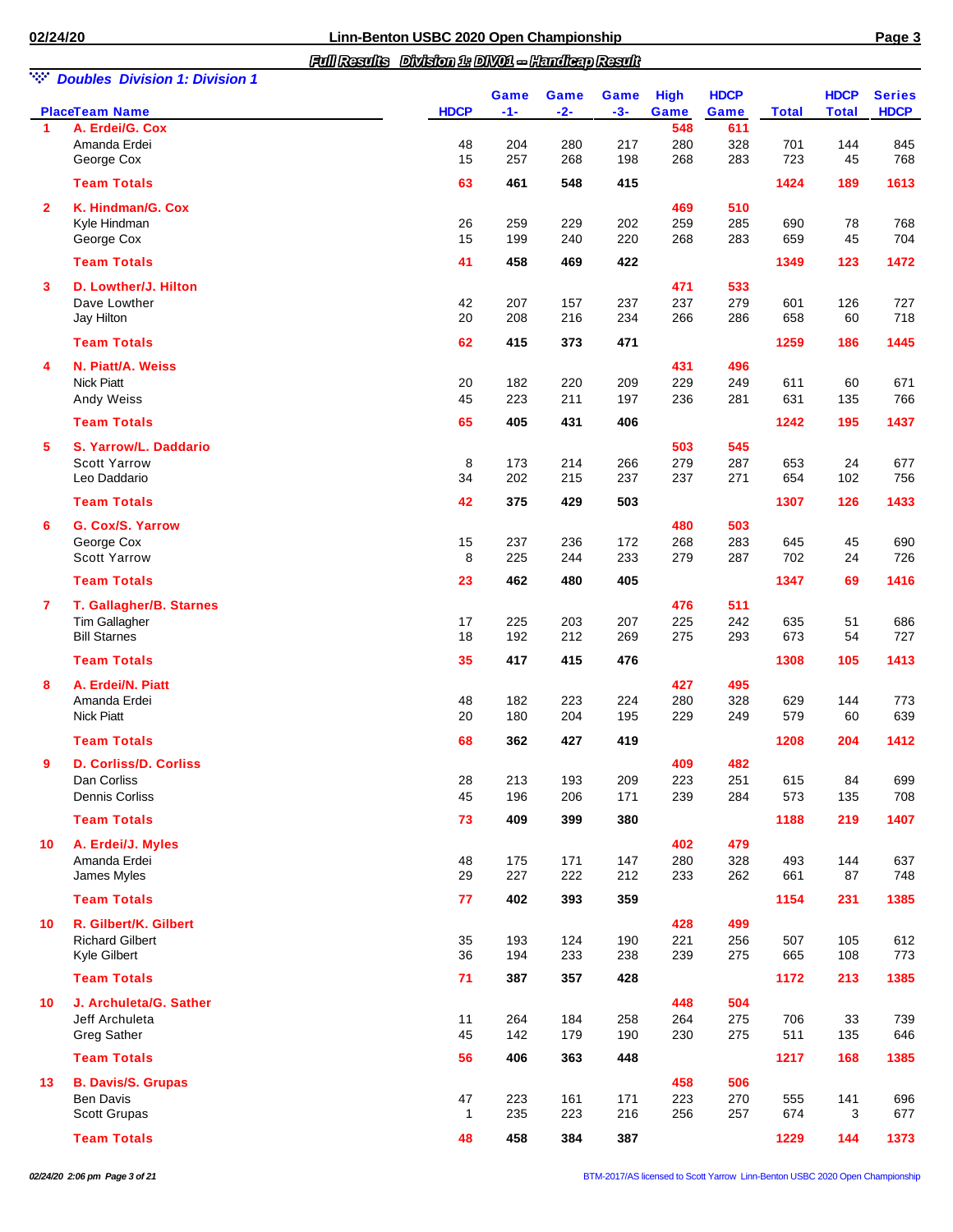| <b>HDCP</b><br>$-1-$<br><b>Total</b><br>$-2-$<br>Game<br>437<br>L. Hendricks/B. McNelly<br>495<br>14<br>183<br>231<br>201<br>231<br>250<br>Larry Hendricks<br>19<br>615<br>57<br>39<br>157<br>206<br>213<br>225<br>264<br>576<br><b>Bill McNelly</b><br>117<br><b>Team Totals</b><br>58<br>340<br>414<br>437<br>1191<br>174<br>418<br>478<br><b>B. Lomax/A. Gay</b><br>15<br>222<br>222<br>254<br><b>Brad Lomax</b><br>32<br>180<br>211<br>613<br>96<br>180<br>262<br>568<br>Amanda Gay<br>28<br>181<br>207<br>234<br>84<br><b>Team Totals</b><br>60<br>403<br>418<br>360<br>1181<br>180<br>J. Rhinehart/R. Cornelison<br>398<br>484<br>16<br>Joe Rhinehart<br>36<br>188<br>215<br>215<br>251<br>591<br>108<br>188<br>264<br><b>Ron Cornelison</b><br>50<br>136<br>165<br>210<br>214<br>511<br>150<br><b>Team Totals</b><br>86<br>324<br>380<br>398<br>1102<br>258<br>J. Postell/L. McMahan<br>394<br>466<br>17<br>Jim Postell<br>246<br>284<br>38<br>212<br>227<br>201<br>640<br>114<br>182<br>277<br>102<br>Larry McMahan<br>34<br>163<br>158<br>243<br>503<br><b>Team Totals</b><br>359<br>72<br>394<br>390<br>1143<br>216<br>453<br>J. Hilton/M. Stringari<br>370<br>18<br>214<br>286<br>Jay Hilton<br>20<br>266<br>201<br>266<br>681<br>60<br>Mike Stringari<br>63<br>156<br>102<br>167<br>181<br>244<br>425<br>189<br><b>Team Totals</b><br>83<br>370<br>368<br>368<br>1106<br>249<br>K. Sumida/L. Nichols<br>395<br>468<br>19<br>285<br>Kent Sumida<br>37<br>170<br>138<br>160<br>248<br>468<br>111<br>36<br>174<br>257<br>660<br>Leighton Nichols<br>229<br>257<br>293<br>108<br><b>Team Totals</b><br>73<br>344<br>395<br>389<br>1128<br>219<br>R. Whaley/J. Zigler<br>387<br>470<br>20 | 672<br>693<br>1365<br>709<br>652 |
|--------------------------------------------------------------------------------------------------------------------------------------------------------------------------------------------------------------------------------------------------------------------------------------------------------------------------------------------------------------------------------------------------------------------------------------------------------------------------------------------------------------------------------------------------------------------------------------------------------------------------------------------------------------------------------------------------------------------------------------------------------------------------------------------------------------------------------------------------------------------------------------------------------------------------------------------------------------------------------------------------------------------------------------------------------------------------------------------------------------------------------------------------------------------------------------------------------------------------------------------------------------------------------------------------------------------------------------------------------------------------------------------------------------------------------------------------------------------------------------------------------------------------------------------------------------------------------------------------------------------------------------------------------------------------------------------------|----------------------------------|
|                                                                                                                                                                                                                                                                                                                                                                                                                                                                                                                                                                                                                                                                                                                                                                                                                                                                                                                                                                                                                                                                                                                                                                                                                                                                                                                                                                                                                                                                                                                                                                                                                                                                                                  |                                  |
|                                                                                                                                                                                                                                                                                                                                                                                                                                                                                                                                                                                                                                                                                                                                                                                                                                                                                                                                                                                                                                                                                                                                                                                                                                                                                                                                                                                                                                                                                                                                                                                                                                                                                                  |                                  |
|                                                                                                                                                                                                                                                                                                                                                                                                                                                                                                                                                                                                                                                                                                                                                                                                                                                                                                                                                                                                                                                                                                                                                                                                                                                                                                                                                                                                                                                                                                                                                                                                                                                                                                  |                                  |
|                                                                                                                                                                                                                                                                                                                                                                                                                                                                                                                                                                                                                                                                                                                                                                                                                                                                                                                                                                                                                                                                                                                                                                                                                                                                                                                                                                                                                                                                                                                                                                                                                                                                                                  |                                  |
|                                                                                                                                                                                                                                                                                                                                                                                                                                                                                                                                                                                                                                                                                                                                                                                                                                                                                                                                                                                                                                                                                                                                                                                                                                                                                                                                                                                                                                                                                                                                                                                                                                                                                                  |                                  |
|                                                                                                                                                                                                                                                                                                                                                                                                                                                                                                                                                                                                                                                                                                                                                                                                                                                                                                                                                                                                                                                                                                                                                                                                                                                                                                                                                                                                                                                                                                                                                                                                                                                                                                  |                                  |
|                                                                                                                                                                                                                                                                                                                                                                                                                                                                                                                                                                                                                                                                                                                                                                                                                                                                                                                                                                                                                                                                                                                                                                                                                                                                                                                                                                                                                                                                                                                                                                                                                                                                                                  |                                  |
|                                                                                                                                                                                                                                                                                                                                                                                                                                                                                                                                                                                                                                                                                                                                                                                                                                                                                                                                                                                                                                                                                                                                                                                                                                                                                                                                                                                                                                                                                                                                                                                                                                                                                                  | 1361                             |
|                                                                                                                                                                                                                                                                                                                                                                                                                                                                                                                                                                                                                                                                                                                                                                                                                                                                                                                                                                                                                                                                                                                                                                                                                                                                                                                                                                                                                                                                                                                                                                                                                                                                                                  |                                  |
|                                                                                                                                                                                                                                                                                                                                                                                                                                                                                                                                                                                                                                                                                                                                                                                                                                                                                                                                                                                                                                                                                                                                                                                                                                                                                                                                                                                                                                                                                                                                                                                                                                                                                                  | 699                              |
|                                                                                                                                                                                                                                                                                                                                                                                                                                                                                                                                                                                                                                                                                                                                                                                                                                                                                                                                                                                                                                                                                                                                                                                                                                                                                                                                                                                                                                                                                                                                                                                                                                                                                                  | 661                              |
|                                                                                                                                                                                                                                                                                                                                                                                                                                                                                                                                                                                                                                                                                                                                                                                                                                                                                                                                                                                                                                                                                                                                                                                                                                                                                                                                                                                                                                                                                                                                                                                                                                                                                                  | 1360                             |
|                                                                                                                                                                                                                                                                                                                                                                                                                                                                                                                                                                                                                                                                                                                                                                                                                                                                                                                                                                                                                                                                                                                                                                                                                                                                                                                                                                                                                                                                                                                                                                                                                                                                                                  |                                  |
|                                                                                                                                                                                                                                                                                                                                                                                                                                                                                                                                                                                                                                                                                                                                                                                                                                                                                                                                                                                                                                                                                                                                                                                                                                                                                                                                                                                                                                                                                                                                                                                                                                                                                                  | 754<br>605                       |
|                                                                                                                                                                                                                                                                                                                                                                                                                                                                                                                                                                                                                                                                                                                                                                                                                                                                                                                                                                                                                                                                                                                                                                                                                                                                                                                                                                                                                                                                                                                                                                                                                                                                                                  |                                  |
|                                                                                                                                                                                                                                                                                                                                                                                                                                                                                                                                                                                                                                                                                                                                                                                                                                                                                                                                                                                                                                                                                                                                                                                                                                                                                                                                                                                                                                                                                                                                                                                                                                                                                                  | 1359                             |
|                                                                                                                                                                                                                                                                                                                                                                                                                                                                                                                                                                                                                                                                                                                                                                                                                                                                                                                                                                                                                                                                                                                                                                                                                                                                                                                                                                                                                                                                                                                                                                                                                                                                                                  |                                  |
|                                                                                                                                                                                                                                                                                                                                                                                                                                                                                                                                                                                                                                                                                                                                                                                                                                                                                                                                                                                                                                                                                                                                                                                                                                                                                                                                                                                                                                                                                                                                                                                                                                                                                                  | 741                              |
|                                                                                                                                                                                                                                                                                                                                                                                                                                                                                                                                                                                                                                                                                                                                                                                                                                                                                                                                                                                                                                                                                                                                                                                                                                                                                                                                                                                                                                                                                                                                                                                                                                                                                                  | 614                              |
|                                                                                                                                                                                                                                                                                                                                                                                                                                                                                                                                                                                                                                                                                                                                                                                                                                                                                                                                                                                                                                                                                                                                                                                                                                                                                                                                                                                                                                                                                                                                                                                                                                                                                                  | 1355                             |
|                                                                                                                                                                                                                                                                                                                                                                                                                                                                                                                                                                                                                                                                                                                                                                                                                                                                                                                                                                                                                                                                                                                                                                                                                                                                                                                                                                                                                                                                                                                                                                                                                                                                                                  |                                  |
|                                                                                                                                                                                                                                                                                                                                                                                                                                                                                                                                                                                                                                                                                                                                                                                                                                                                                                                                                                                                                                                                                                                                                                                                                                                                                                                                                                                                                                                                                                                                                                                                                                                                                                  | 579                              |
|                                                                                                                                                                                                                                                                                                                                                                                                                                                                                                                                                                                                                                                                                                                                                                                                                                                                                                                                                                                                                                                                                                                                                                                                                                                                                                                                                                                                                                                                                                                                                                                                                                                                                                  | 768                              |
|                                                                                                                                                                                                                                                                                                                                                                                                                                                                                                                                                                                                                                                                                                                                                                                                                                                                                                                                                                                                                                                                                                                                                                                                                                                                                                                                                                                                                                                                                                                                                                                                                                                                                                  | 1347                             |
|                                                                                                                                                                                                                                                                                                                                                                                                                                                                                                                                                                                                                                                                                                                                                                                                                                                                                                                                                                                                                                                                                                                                                                                                                                                                                                                                                                                                                                                                                                                                                                                                                                                                                                  |                                  |
| <b>Richard Whaley</b><br>206<br>255<br>49<br>167<br>198<br>206<br>571<br>147                                                                                                                                                                                                                                                                                                                                                                                                                                                                                                                                                                                                                                                                                                                                                                                                                                                                                                                                                                                                                                                                                                                                                                                                                                                                                                                                                                                                                                                                                                                                                                                                                     | 718                              |
| Joe Zigler<br>34<br>171<br>158<br>181<br>211<br>245<br>510<br>102                                                                                                                                                                                                                                                                                                                                                                                                                                                                                                                                                                                                                                                                                                                                                                                                                                                                                                                                                                                                                                                                                                                                                                                                                                                                                                                                                                                                                                                                                                                                                                                                                                | 612                              |
| <b>Team Totals</b><br>83<br>338<br>356<br>387<br>1081<br>249                                                                                                                                                                                                                                                                                                                                                                                                                                                                                                                                                                                                                                                                                                                                                                                                                                                                                                                                                                                                                                                                                                                                                                                                                                                                                                                                                                                                                                                                                                                                                                                                                                     | 1330                             |
| D. Hallock/L. Thomasser<br>412<br>487<br>21                                                                                                                                                                                                                                                                                                                                                                                                                                                                                                                                                                                                                                                                                                                                                                                                                                                                                                                                                                                                                                                                                                                                                                                                                                                                                                                                                                                                                                                                                                                                                                                                                                                      |                                  |
| David Hallock<br>35<br>176<br>174<br>256<br>291<br>105<br>256<br>606                                                                                                                                                                                                                                                                                                                                                                                                                                                                                                                                                                                                                                                                                                                                                                                                                                                                                                                                                                                                                                                                                                                                                                                                                                                                                                                                                                                                                                                                                                                                                                                                                             | 711                              |
| Luke Thomasser<br>40<br>189<br>149<br>156<br>274<br>494<br>234<br>120                                                                                                                                                                                                                                                                                                                                                                                                                                                                                                                                                                                                                                                                                                                                                                                                                                                                                                                                                                                                                                                                                                                                                                                                                                                                                                                                                                                                                                                                                                                                                                                                                            | 614                              |
| <b>Team Totals</b><br>75<br>365<br>323<br>412<br>1100<br>225                                                                                                                                                                                                                                                                                                                                                                                                                                                                                                                                                                                                                                                                                                                                                                                                                                                                                                                                                                                                                                                                                                                                                                                                                                                                                                                                                                                                                                                                                                                                                                                                                                     | 1325                             |
| 504<br>J. Myles/G. Cox<br>460<br>22                                                                                                                                                                                                                                                                                                                                                                                                                                                                                                                                                                                                                                                                                                                                                                                                                                                                                                                                                                                                                                                                                                                                                                                                                                                                                                                                                                                                                                                                                                                                                                                                                                                              |                                  |
| James Myles<br>185<br>233<br>233<br>262<br>593<br>29<br>175<br>87                                                                                                                                                                                                                                                                                                                                                                                                                                                                                                                                                                                                                                                                                                                                                                                                                                                                                                                                                                                                                                                                                                                                                                                                                                                                                                                                                                                                                                                                                                                                                                                                                                | 680                              |
| George Cox<br>227<br>589<br>15<br>159<br>203<br>268<br>283<br>45                                                                                                                                                                                                                                                                                                                                                                                                                                                                                                                                                                                                                                                                                                                                                                                                                                                                                                                                                                                                                                                                                                                                                                                                                                                                                                                                                                                                                                                                                                                                                                                                                                 | 634                              |
| <b>Team Totals</b><br>44<br>388<br>460<br>1182<br>334<br>132                                                                                                                                                                                                                                                                                                                                                                                                                                                                                                                                                                                                                                                                                                                                                                                                                                                                                                                                                                                                                                                                                                                                                                                                                                                                                                                                                                                                                                                                                                                                                                                                                                     | 1314                             |
| R. Franklin/J. Edwards<br>425<br>469<br>23                                                                                                                                                                                                                                                                                                                                                                                                                                                                                                                                                                                                                                                                                                                                                                                                                                                                                                                                                                                                                                                                                                                                                                                                                                                                                                                                                                                                                                                                                                                                                                                                                                                       |                                  |
| Randy Franklin<br>27<br>224<br>257<br>284<br>617<br>190<br>203<br>81                                                                                                                                                                                                                                                                                                                                                                                                                                                                                                                                                                                                                                                                                                                                                                                                                                                                                                                                                                                                                                                                                                                                                                                                                                                                                                                                                                                                                                                                                                                                                                                                                             | 698                              |
| <b>Justin Edwards</b><br>17<br>201<br>147<br>209<br>256<br>273<br>557<br>51                                                                                                                                                                                                                                                                                                                                                                                                                                                                                                                                                                                                                                                                                                                                                                                                                                                                                                                                                                                                                                                                                                                                                                                                                                                                                                                                                                                                                                                                                                                                                                                                                      | 608                              |
| <b>Team Totals</b><br>44<br>425<br>412<br>1174<br>337<br>132                                                                                                                                                                                                                                                                                                                                                                                                                                                                                                                                                                                                                                                                                                                                                                                                                                                                                                                                                                                                                                                                                                                                                                                                                                                                                                                                                                                                                                                                                                                                                                                                                                     | 1306                             |
| D. Sallee/D. Corliss<br>380<br>440<br>24                                                                                                                                                                                                                                                                                                                                                                                                                                                                                                                                                                                                                                                                                                                                                                                                                                                                                                                                                                                                                                                                                                                                                                                                                                                                                                                                                                                                                                                                                                                                                                                                                                                         |                                  |
| David Sallee<br>262<br>15<br>189<br>182<br>189<br>247<br>560<br>45<br><b>Dennis Corliss</b><br>45                                                                                                                                                                                                                                                                                                                                                                                                                                                                                                                                                                                                                                                                                                                                                                                                                                                                                                                                                                                                                                                                                                                                                                                                                                                                                                                                                                                                                                                                                                                                                                                                | 605                              |
| 189<br>171<br>191<br>239<br>284<br>551<br>135                                                                                                                                                                                                                                                                                                                                                                                                                                                                                                                                                                                                                                                                                                                                                                                                                                                                                                                                                                                                                                                                                                                                                                                                                                                                                                                                                                                                                                                                                                                                                                                                                                                    | 686                              |
| <b>Team Totals</b><br>380<br>1111<br>60<br>378<br>353<br>180                                                                                                                                                                                                                                                                                                                                                                                                                                                                                                                                                                                                                                                                                                                                                                                                                                                                                                                                                                                                                                                                                                                                                                                                                                                                                                                                                                                                                                                                                                                                                                                                                                     | 1291                             |
| 401<br>25<br>D. Kammerer/B. Monigold<br>448                                                                                                                                                                                                                                                                                                                                                                                                                                                                                                                                                                                                                                                                                                                                                                                                                                                                                                                                                                                                                                                                                                                                                                                                                                                                                                                                                                                                                                                                                                                                                                                                                                                      |                                  |
| 27<br>Dave Kammerer<br>202<br>225<br>213<br>259<br>286<br>640<br>81<br>20<br>169<br>160<br>505<br>60<br><b>Buddy Monigold</b><br>176<br>218<br>238                                                                                                                                                                                                                                                                                                                                                                                                                                                                                                                                                                                                                                                                                                                                                                                                                                                                                                                                                                                                                                                                                                                                                                                                                                                                                                                                                                                                                                                                                                                                               | 721<br>565                       |
| <b>Team Totals</b><br>47<br>371<br>1145<br>401<br>373<br>141                                                                                                                                                                                                                                                                                                                                                                                                                                                                                                                                                                                                                                                                                                                                                                                                                                                                                                                                                                                                                                                                                                                                                                                                                                                                                                                                                                                                                                                                                                                                                                                                                                     | 1286                             |
|                                                                                                                                                                                                                                                                                                                                                                                                                                                                                                                                                                                                                                                                                                                                                                                                                                                                                                                                                                                                                                                                                                                                                                                                                                                                                                                                                                                                                                                                                                                                                                                                                                                                                                  |                                  |
| A. Lowther/J. Hurley<br>425<br>478<br>26                                                                                                                                                                                                                                                                                                                                                                                                                                                                                                                                                                                                                                                                                                                                                                                                                                                                                                                                                                                                                                                                                                                                                                                                                                                                                                                                                                                                                                                                                                                                                                                                                                                         |                                  |
| Adam Lowther<br>256<br>274<br>18<br>160<br>167<br>207<br>534<br>54<br>35<br>Jack Hurley<br>187<br>185<br>218<br>218<br>253<br>590<br>105                                                                                                                                                                                                                                                                                                                                                                                                                                                                                                                                                                                                                                                                                                                                                                                                                                                                                                                                                                                                                                                                                                                                                                                                                                                                                                                                                                                                                                                                                                                                                         | 588<br>695                       |
|                                                                                                                                                                                                                                                                                                                                                                                                                                                                                                                                                                                                                                                                                                                                                                                                                                                                                                                                                                                                                                                                                                                                                                                                                                                                                                                                                                                                                                                                                                                                                                                                                                                                                                  |                                  |
| <b>Team Totals</b><br>425<br>53<br>347<br>352<br>1124<br>159                                                                                                                                                                                                                                                                                                                                                                                                                                                                                                                                                                                                                                                                                                                                                                                                                                                                                                                                                                                                                                                                                                                                                                                                                                                                                                                                                                                                                                                                                                                                                                                                                                     | 1283                             |
| 372<br>433<br>S. Bailey/D. Rupp<br>27<br><b>Stacey Bailey</b><br>37<br>172<br>181<br>194<br>225<br>262<br>547<br>111                                                                                                                                                                                                                                                                                                                                                                                                                                                                                                                                                                                                                                                                                                                                                                                                                                                                                                                                                                                                                                                                                                                                                                                                                                                                                                                                                                                                                                                                                                                                                                             | 658                              |
| 185<br>191<br>176<br>278<br>552<br>72<br>Dan Rupp<br>24<br>254                                                                                                                                                                                                                                                                                                                                                                                                                                                                                                                                                                                                                                                                                                                                                                                                                                                                                                                                                                                                                                                                                                                                                                                                                                                                                                                                                                                                                                                                                                                                                                                                                                   | 624                              |

*02/24/20 2:06 pm Page 4 of 21* BTM-2017/AS licensed to Scott Yarrow Linn-Benton USBC 2020 Open Championship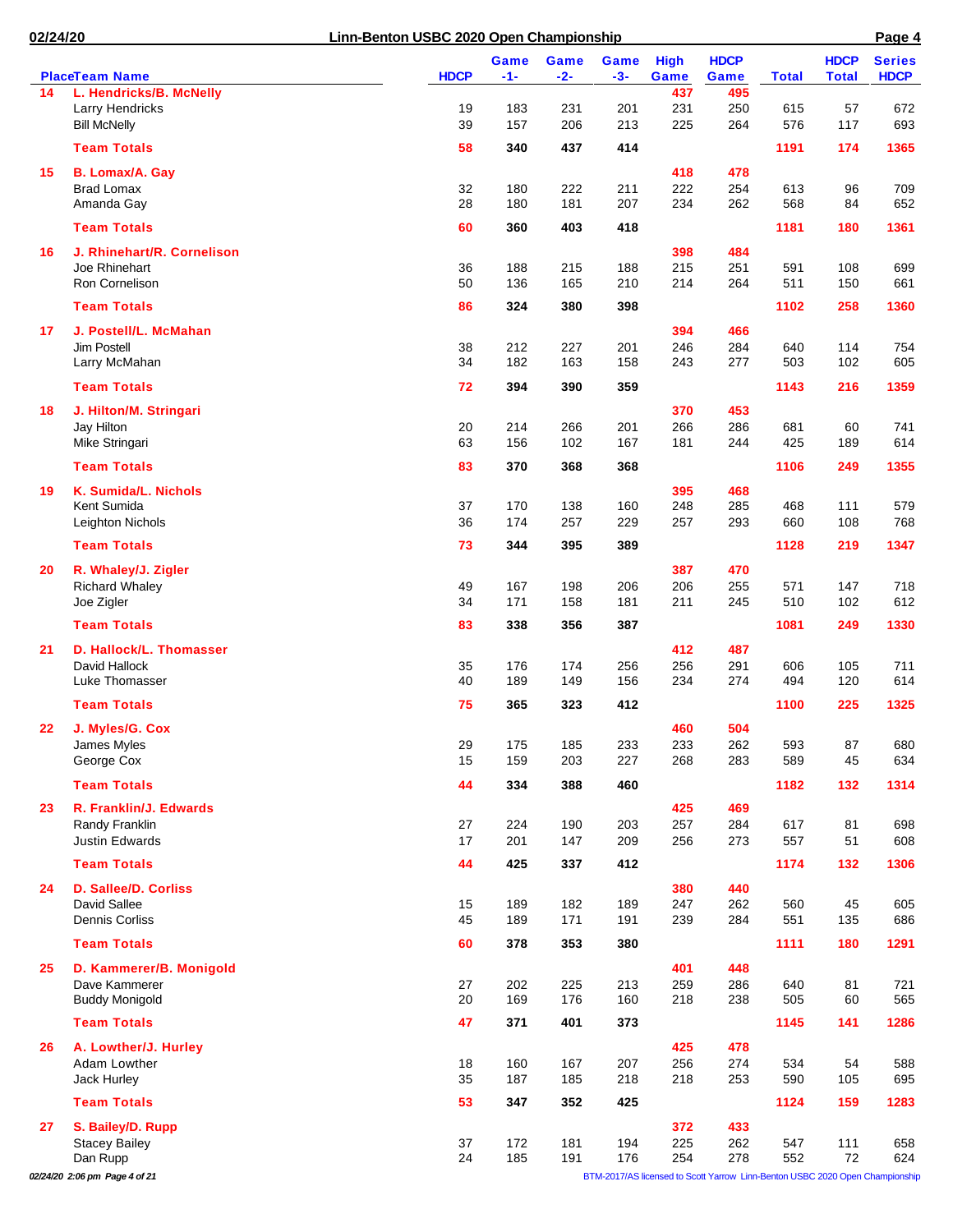|                 | <b>PlaceTeam Name</b>          | <b>HDCP</b>    | <b>Game</b><br>$-1-$ | <b>Game</b><br>$-2-$ | <b>Game</b><br>$-3-$ | <b>High</b><br><b>Game</b> | <b>HDCP</b><br>Game | <b>Total</b> | <b>HDCP</b><br><b>Total</b> | <b>Series</b><br><b>HDCP</b> |
|-----------------|--------------------------------|----------------|----------------------|----------------------|----------------------|----------------------------|---------------------|--------------|-----------------------------|------------------------------|
|                 | <b>Team Totals</b>             | 61             | 357                  | 372                  | 370                  |                            |                     | 1099         | 183                         | 1282                         |
| 28              | V. Edwards/A. Bailey           |                |                      |                      |                      | 433                        | 476                 |              |                             |                              |
|                 | Van Edwards                    | 36             | 160                  | 201                  | 233                  | 233                        | 269                 | 594          | 108                         | 702                          |
|                 | Aaron Bailey                   | $\overline{7}$ | 140                  | 232                  | 180                  | 232                        | 239                 | 552          | 21                          | 573                          |
|                 | <b>Team Totals</b>             | 43             | 300                  | 433                  | 413                  |                            |                     | 1146         | 129                         | 1275                         |
| 29              | T. Reith/B. Monigold           |                |                      |                      |                      | 413                        | 460                 |              |                             |                              |
|                 | Tim Reith, Sr                  | 27             | 161                  | 150                  | 208                  | 238                        | 265                 | 519          | 81                          | 600                          |
|                 | <b>Buddy Monigold</b>          | 20             | 192                  | 182                  | 205                  | 218                        | 238                 | 579          | 60                          | 639                          |
|                 | <b>Team Totals</b>             | 47             | 353                  | 332                  | 413                  |                            |                     | 1098         | 141                         | 1239                         |
| 30              | T. Humphrys/J. Magnani         |                |                      |                      |                      | 350                        | 435                 |              |                             |                              |
|                 | Tom Humphrys                   | 52             | 176                  | 168                  | 141                  | 176                        | 228                 | 485          | 156                         | 641                          |
|                 | Jon Magnani                    | 33             | 174                  | 147                  | 175                  | 289                        | 322                 | 496          | 99                          | 595                          |
|                 | <b>Team Totals</b>             | 85             | 350                  | 315                  | 316                  |                            |                     | 981          | 255                         | 1236                         |
| 31              | J. More/D. Butts               |                |                      |                      |                      | 390                        | 463                 |              |                             |                              |
|                 | <b>Justin More</b>             | 31             | 175                  | 205                  | 162                  | 246                        | 277                 | 542          | 93                          | 635                          |
|                 | <b>Derek Butts</b>             | 42             | 158                  | 185                  | 124                  | 233                        | 275                 | 467          | 126                         | 593                          |
|                 | <b>Team Totals</b>             | 73             | 333                  | 390                  | 286                  |                            |                     | 1009         | 219                         | 1228                         |
| 32 <sub>2</sub> | <b>B. Monigold/B. Monigold</b> |                |                      |                      |                      | 322                        | 411                 |              |                             |                              |
|                 | <b>Bob Monigold</b>            | 69             | 103                  | 147                  | 116                  | 202                        | 271                 | 366          | 207                         | 573                          |
|                 | <b>Buddy Monigold</b>          | 20             | 153                  | 175                  | 177                  | 218                        | 238                 | 505          | 60                          | 565                          |
|                 | <b>Team Totals</b>             | 89             | 256                  | 322                  | 293                  |                            |                     | 871          | 267                         | 1138                         |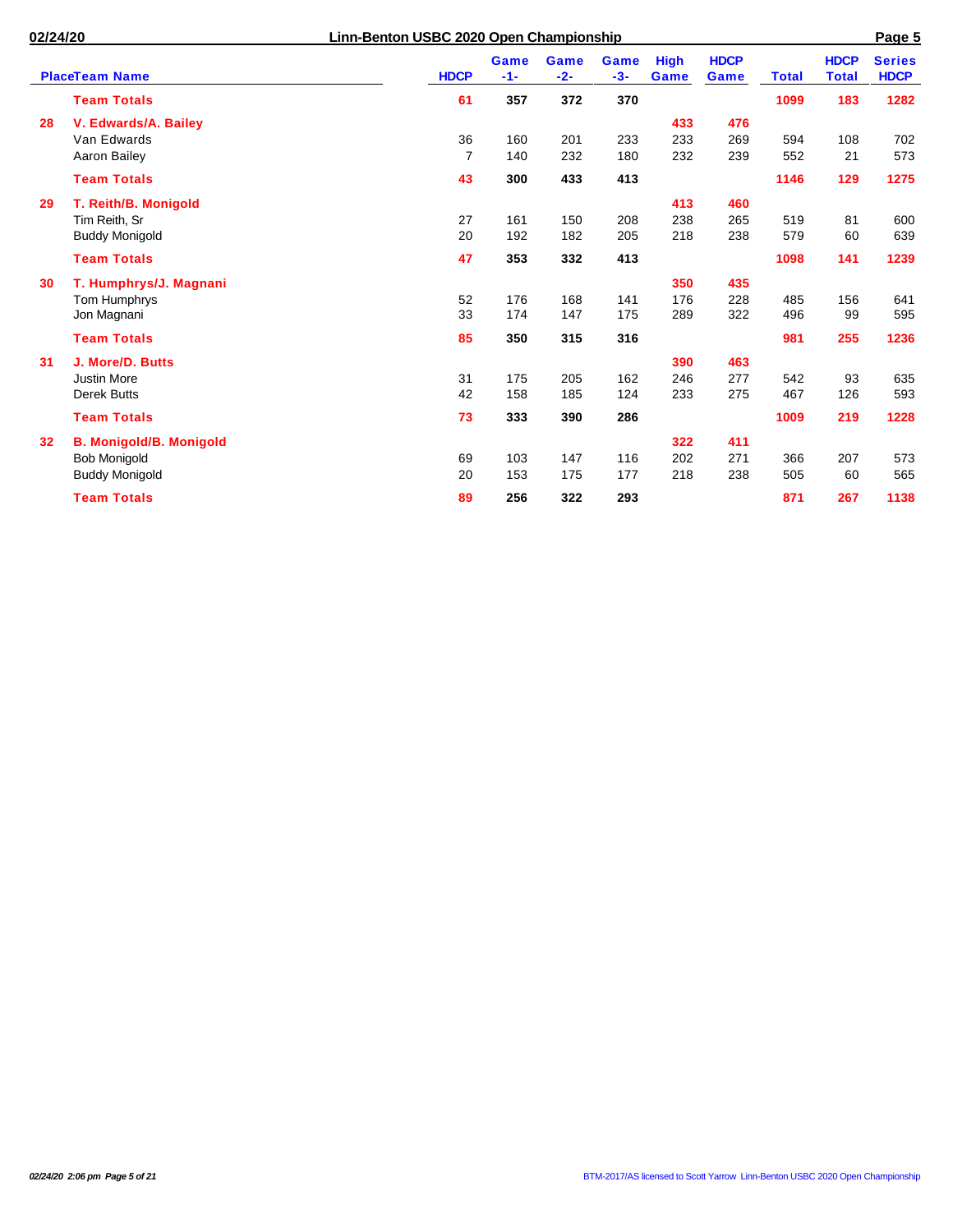*Full Results Division 2: DIV02 -- Handicap Result*

|--|--|

| w.              | <b>Doubles Division 2: Division 2</b><br><b>PlaceTeam Name</b> | <b>HDCP</b> | Game<br>$-1-$ | Game<br>$-2-$ | Game<br>$-3-$ | <b>High</b><br>Game | <b>HDCP</b><br>Game | <b>Total</b> | <b>HDCP</b><br><b>Total</b> | <b>Series</b><br><b>HDCP</b> |
|-----------------|----------------------------------------------------------------|-------------|---------------|---------------|---------------|---------------------|---------------------|--------------|-----------------------------|------------------------------|
| 1               | <b>B. Fukushima/J. Byrd</b>                                    |             |               |               |               | 431                 | 542                 |              |                             |                              |
|                 | Bryson Fukushima                                               | 75          | 170           | 176           | 172           | 191                 | 266                 | 518          | 225                         | 743                          |
|                 | Julius Byrd                                                    | 36          | 236           | 255           | 178           | 255                 | 291                 | 669          | 108                         | 777                          |
|                 | <b>Team Totals</b>                                             | 111         | 406           | 431           | 350           |                     |                     | 1187         | 333                         | 1520                         |
| $\overline{2}$  | C. Meyer/J. Duncan                                             |             |               |               |               | 416                 | 512                 |              |                             |                              |
|                 | Chris Meyer                                                    | 36          | 198           | 192           | 215           | 249                 | 285                 | 605          | 108                         | 713                          |
|                 | Joe Duncan                                                     | 60          | 148           | 198           | 201           | 229                 | 289                 | 547          | 180                         | 727                          |
|                 | <b>Team Totals</b>                                             | 96          | 346           | 390           | 416           |                     |                     | 1152         | 288                         | 1440                         |
| 3               | T. Webster/J. Braudrick                                        |             |               |               |               | 391                 | 490                 |              |                             |                              |
|                 | Tim Webster<br>James Braudrick                                 | 72<br>27    | 190<br>201    | 147<br>225    | 138<br>235    | 190                 | 262<br>262          | 475<br>661   | 216<br>81                   | 691<br>742                   |
|                 |                                                                |             |               |               |               | 235                 |                     |              |                             |                              |
|                 | <b>Team Totals</b>                                             | 99          | 391           | 372           | 373           |                     |                     | 1136         | 297                         | 1433                         |
| 4               | J. Sorte/J. Williams                                           |             |               |               |               | 386                 | 505                 |              |                             |                              |
|                 | Jerry Sorte                                                    | 43          | 162           | 165           | 189           | 230                 | 273                 | 516          | 129                         | 645                          |
|                 | Joe Williams                                                   | 76          | 224           | 189           | 136           | 224                 | 300                 | 549          | 228                         | 777                          |
|                 | <b>Team Totals</b>                                             | 119         | 386           | 354           | 325           |                     |                     | 1065         | 357                         | 1422                         |
| 5               | D. Schlosser/S. Rabago                                         |             |               |               |               | 321                 | 476                 |              |                             |                              |
|                 | Dave Schlosser                                                 | 76          | 166           | 156           | 165           | 168                 | 244                 | 487          | 228                         | 715                          |
|                 | Stephanie Rabago                                               | 79          | 154           | 146           | 156           | 156                 | 235                 | 456          | 237                         | 693                          |
|                 | <b>Team Totals</b>                                             | 155         | 320           | 302           | 321           |                     |                     | 943          | 465                         | 1408                         |
| 6               | <b>B. Monigold/C. Ross</b>                                     |             |               |               |               | 350                 | 505                 |              |                             |                              |
|                 | <b>Bob Monigold</b>                                            | 69          | 180           | 120           | 190           | 202                 | 271                 | 490          | 207                         | 697                          |
|                 | <b>Chris Ross</b>                                              | 86          | 170           | 158           | 119           | 170                 | 256                 | 447          | 258                         | 705                          |
|                 | <b>Team Totals</b>                                             | 155         | 350           | 278           | 309           |                     |                     | 937          | 465                         | 1402                         |
| 7               | K. Smith/D. Ricketts                                           |             |               |               |               | 382                 | 496                 |              |                             |                              |
|                 | Kurt Smith<br>Dave Ricketts                                    | 40<br>74    | 192<br>155    | 184<br>145    | 245<br>137    | 245<br>156          | 285<br>230          | 621<br>437   | 120<br>222                  | 741<br>659                   |
|                 |                                                                |             |               |               |               |                     |                     |              |                             |                              |
|                 | <b>Team Totals</b>                                             | 114         | 347           | 329           | 382           |                     |                     | 1058         | 342                         | 1400                         |
| 8               | K. Gilbert/M. Wertz<br>Ken Gilbert                             |             | 174           | 172           |               | 455                 | 550<br>295          |              |                             |                              |
|                 | <b>Mike Wertz</b>                                              | 55<br>40    | 150           | 150           | 240<br>215    | 240<br>226          | 266                 | 586<br>515   | 165<br>120                  | 751<br>635                   |
|                 | <b>Team Totals</b>                                             | 95          | 324           | 322           | 455           |                     |                     | 1101         | 285                         | 1386                         |
|                 |                                                                |             |               |               |               |                     |                     |              |                             |                              |
| 8               | J. McClintock/J. Marruffo<br>Jeremiah McClintock               | 49          | 170           | 178           | 168           | 402<br>191          | 493<br>240          | 516          | 147                         | 663                          |
|                 | Jason Marruffo                                                 | 42          | 224           | 224           | 149           | 224                 | 266                 | 597          | 126                         | 723                          |
|                 | <b>Team Totals</b>                                             | 91          | 394           | 402           | 317           |                     |                     | 1113         | 273                         | 1386                         |
|                 |                                                                |             |               |               |               |                     |                     |              |                             |                              |
| 10              | A. Grother/A. Roeser<br>Aaron Grother                          | 47          | 164           | 200           | 184           | 335<br>226          | 477<br>273          | 548          | 141                         | 689                          |
|                 | Alex Roeser                                                    | 95          | 171           | 106           | 131           | 171                 | 266                 | 408          | 285                         | 693                          |
|                 | <b>Team Totals</b>                                             | 142         | 335           | 306           | 315           |                     |                     | 956          | 426                         | 1382                         |
| 11              | K. Gerger/B. Gerger                                            |             |               |               |               | 363                 | 464                 |              |                             |                              |
|                 | Keith Gerger                                                   | 42          | 202           | 214           | 189           | 243                 | 285                 | 605          | 126                         | 731                          |
|                 | <b>Brent Gerger</b>                                            | 59          | 152           | 149           | 167           | 175                 | 234                 | 468          | 177                         | 645                          |
|                 | <b>Team Totals</b>                                             | 101         | 354           | 363           | 356           |                     |                     | 1073         | 303                         | 1376                         |
| 12 <sup>°</sup> | E. Calbreath/L. Daddario                                       |             |               |               |               | 403                 | 509                 |              |                             |                              |
|                 | <b>Erik Calbreath</b>                                          | 72          | 145           | 188           | 149           | 202                 | 274                 | 482          | 216                         | 698                          |
|                 | Leo Daddario                                                   | 34          | 181           | 215           | 179           | 237                 | 271                 | 575          | 102                         | 677                          |
|                 | <b>Team Totals</b>                                             | 106         | 326           | 403           | 328           |                     |                     | 1057         | 318                         | 1375                         |
| 13              | J. Mackie/J. Berry                                             |             |               |               |               | 368                 | 482                 |              |                             |                              |
|                 | Jeff Mackie                                                    | 61          | 159           | 178           | 169           | 185                 | 246                 | 506          | 183                         | 689                          |
|                 | Jason Berry                                                    | 53          | 209           | 142           | 171           | 209                 | 262                 | 522          | 159                         | 681                          |
|                 | <b>Team Totals</b>                                             | 114         | 368           | 320           | 340           |                     |                     | 1028         | 342                         | 1370                         |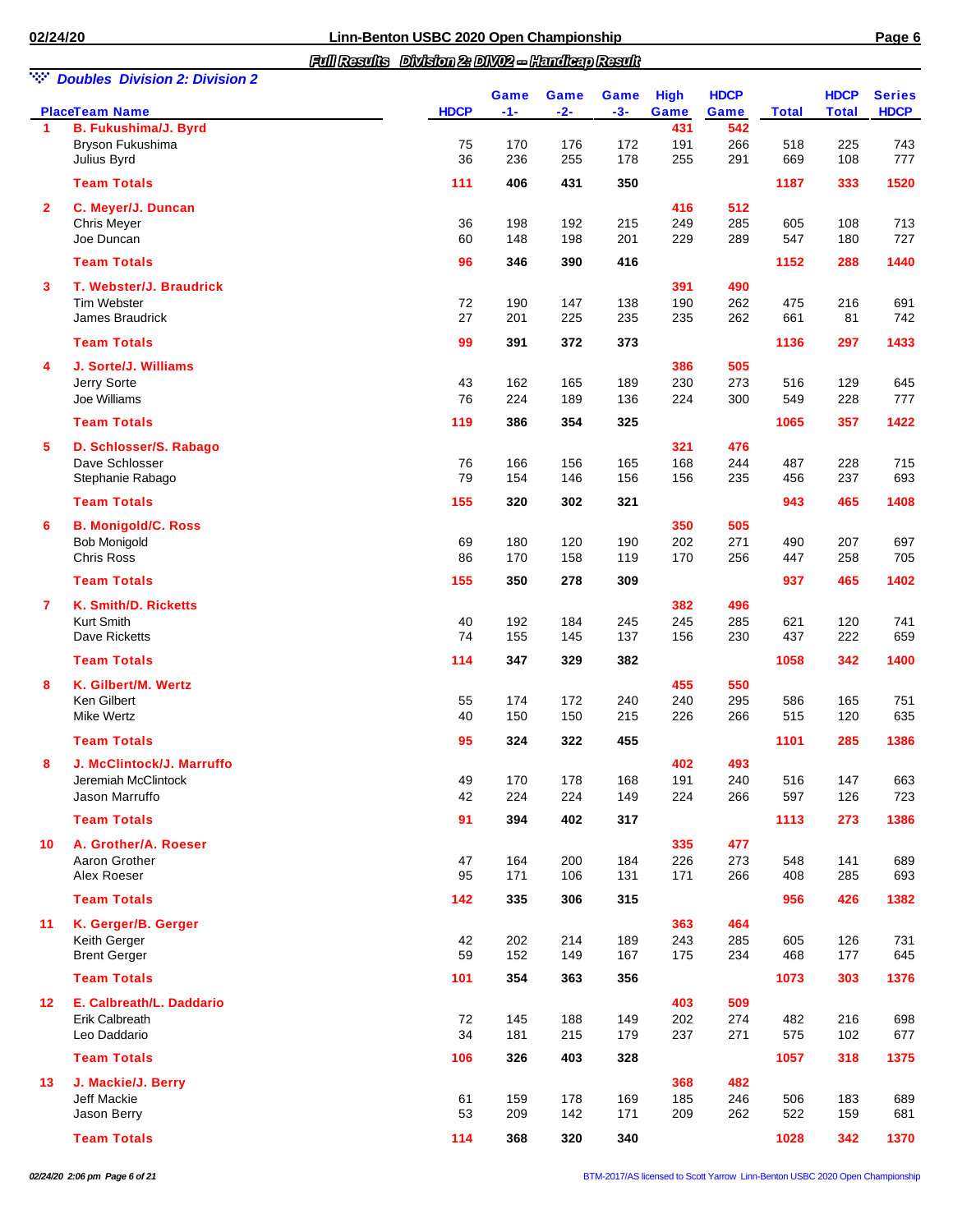|    | <b>PlaceTeam Name</b>         | <b>HDCP</b> | Game<br>$-1-$ | Game<br>$-2-$ | <b>Game</b><br>$-3-$ | <b>High</b><br>Game | <b>HDCP</b><br>Game                                                          | <b>Total</b> | <b>HDCP</b><br><b>Total</b> | <b>Series</b><br><b>HDCP</b> |
|----|-------------------------------|-------------|---------------|---------------|----------------------|---------------------|------------------------------------------------------------------------------|--------------|-----------------------------|------------------------------|
| 14 | C. Gay/R. Nelson              |             |               |               |                      | 392                 | 509                                                                          |              |                             |                              |
|    | Caleb Gay                     | 82          | 115           | 202           | 192                  | 202                 | 284                                                                          | 509          | 246                         | 755                          |
|    | Randy Nelson                  | 35          | 157           | 190           | 157                  | 213                 | 248                                                                          | 504          | 105                         | 609                          |
|    | <b>Team Totals</b>            | 117         | 272           | 392           | 349                  |                     |                                                                              | 1013         | 351                         | 1364                         |
| 15 | R. Franklin/F. Franklin       |             |               |               |                      | 360                 | 454                                                                          |              |                             |                              |
|    | Randy Franklin                | 27          | 216           | 223           | 217                  | 257                 | 284                                                                          | 656          | 81                          | 737                          |
|    | Fran Franklin                 | 67          | 135           | 137           | 143                  | 143                 | 210                                                                          | 415          | 201                         | 616                          |
|    | <b>Team Totals</b>            | 94          | 351           | 360           | 360                  |                     |                                                                              | 1071         | 282                         | 1353                         |
| 16 | L. McMahan/S. Solberg         |             |               |               |                      | 389                 | 481                                                                          |              |                             |                              |
|    | Larry McMahan                 | 34          | 155           | 181           | 208                  | 243                 | 277                                                                          | 544          | 102                         | 646                          |
|    | Steve Solberg                 | 58          | 170           | 168           | 181                  | 266                 | 324                                                                          | 519          | 174                         | 693                          |
|    | <b>Team Totals</b>            | 92          | 325           | 349           | 389                  |                     |                                                                              | 1063         | 276                         | 1339                         |
| 17 | <b>G. Menor/T. Robertson</b>  |             |               |               |                      | 359                 | 470                                                                          |              |                             |                              |
|    | Gene Menor                    | 57          | 185           | 161           | 180                  | 212                 | 269                                                                          | 526          | 171                         | 697                          |
|    | <b>Terry Robertson</b>        | 54          | 138           | 158           | 179                  | 210                 | 264                                                                          | 475          | 162                         | 637                          |
|    |                               |             |               |               |                      |                     |                                                                              |              |                             |                              |
|    | <b>Team Totals</b>            | 111         | 323           | 319           | 359                  |                     |                                                                              | 1001         | 333                         | 1334                         |
| 18 | Z. Peterson/J. Sorte          |             |               |               |                      | 355                 | 447                                                                          |              |                             |                              |
|    | Zack Peterson                 | 49          | 172           | 184           | 179                  | 215                 | 264                                                                          | 535          | 147                         | 682                          |
|    | Jerry Sorte                   | 43          | 183           | 158           | 165                  | 230                 | 273                                                                          | 506          | 129                         | 635                          |
|    | <b>Team Totals</b>            | 92          | 355           | 342           | 344                  |                     |                                                                              | 1041         | 276                         | 1317                         |
| 19 | M. Randolph/B. Merwin         |             |               |               |                      | 317                 | 466                                                                          |              |                             |                              |
|    | Michael Randolph              | 81          | 137           | 98            | 129                  | 152                 | 233                                                                          | 364          | 243                         | 607                          |
|    | <b>Bobby Merwin</b>           | 68          | 180           | 166           | 159                  | 188                 | 256                                                                          | 505          | 204                         | 709                          |
|    | <b>Team Totals</b>            | 149         | 317           | 264           | 288                  |                     |                                                                              | 869          | 447                         | 1316                         |
| 20 | <b>B. Hostetler/R. Kratt</b>  |             |               |               |                      | 292                 | 470                                                                          |              |                             |                              |
|    | <b>Bill Hostetler</b>         | 81          | 144           | 173           | 117                  | 173                 | 254                                                                          | 434          | 243                         | 677                          |
|    | Roy Kratt                     | 97          | 118           | 119           | 110                  | 119                 | 216                                                                          | 347          | 291                         | 638                          |
|    | <b>Team Totals</b>            | 178         | 262           | 292           | 227                  |                     |                                                                              | 781          | 534                         | 1315                         |
| 20 | S. Fouser/D. Foster           |             |               |               |                      | 363                 | 500                                                                          |              |                             |                              |
|    | Sam Fouser                    | 45          | 234           | 139           | 138                  | 234                 | 279                                                                          | 511          | 135                         | 646                          |
|    | David Foster                  | 92          | 129           | 143           | 121                  | 154                 | 246                                                                          | 393          | 276                         | 669                          |
|    | <b>Team Totals</b>            | 137         | 363           | 282           | 259                  |                     |                                                                              | 904          | 411                         | 1315                         |
| 22 | D. Sundseth/D. Gifford        |             |               |               |                      | 376                 | 471                                                                          |              |                             |                              |
|    | Dan Sundseth                  | 66          | 144           | 123           | 153                  | 153                 | 219                                                                          | 420          | 198                         | 618                          |
|    | Dale Gifford                  | 29          | 207           | 178           | 223                  | 232                 | 261                                                                          | 608          | 87                          | 695                          |
|    | <b>Team Totals</b>            | 95          | 351           | 301           | 376                  |                     |                                                                              | 1028         | 285                         | 1313                         |
| 23 | J. Gird/D. Morris             |             |               |               |                      | 336                 | 454                                                                          |              |                             |                              |
|    | John Gird                     | 81          | 137           | 127           | 136                  | 175                 | 256                                                                          | 400          | 243                         | 643                          |
|    | <b>Dustin Morris</b>          | 37          | 158           | 198           | 200                  | 258                 | 295                                                                          | 556          | 111                         | 667                          |
|    | <b>Team Totals</b>            | 118         | 295           | 325           | 336                  |                     |                                                                              | 956          | 354                         | 1310                         |
| 24 | <b>B. Nowak/J. Dort</b>       |             |               |               |                      | 355                 | 453                                                                          |              |                             |                              |
|    | <b>Bob Nowak</b>              | 47          | 180           | 160           | 156                  | 202                 | 249                                                                          | 496          | 141                         | 637                          |
|    | Jim Dort                      | 51          | 157           | 195           | 161                  | 195                 | 246                                                                          | 513          | 153                         | 666                          |
|    | <b>Team Totals</b>            | 98          | 337           | 355           | 317                  |                     |                                                                              | 1009         | 294                         | 1303                         |
| 25 | G. Menor/M. Quetschke         |             |               |               |                      |                     |                                                                              |              |                             |                              |
|    | Gene Menor                    | 57          | 151           | 154           | 152                  | 364<br>212          | 462<br>269                                                                   | 457          | 171                         | 628                          |
|    | Mike Quetschke, Jr            | 41          | 188           | 150           | 212                  | 225                 | 266                                                                          | 550          | 123                         | 673                          |
|    | <b>Team Totals</b>            |             |               |               |                      |                     |                                                                              |              |                             |                              |
|    |                               | 98          | 339           | 304           | 364                  |                     |                                                                              | 1007         | 294                         | 1301                         |
| 26 | K. Broeke/A. Broeke           |             |               |               |                      | 253                 | 452                                                                          |              |                             |                              |
|    | Katia Broeke                  | 89          | 158           | 107           | 128                  | 158                 | 247                                                                          | 393          | 267                         | 660                          |
|    | Ariel Broeke                  | 110         | 95            | 100           | 110                  | 144                 | 254                                                                          | 305          | 330                         | 635                          |
|    | <b>Team Totals</b>            | 199         | 253           | 207           | 238                  |                     |                                                                              | 698          | 597                         | 1295                         |
| 27 | J. Hewitt/A. Bagger           |             |               |               |                      | 339                 | 447                                                                          |              |                             |                              |
|    | Jim Hewitt                    | 54          | 178           | 138           | 145                  | 213                 | 267                                                                          | 461          | 162                         | 623                          |
|    | Allen Bagger                  | 54          | 161           | 149           | 191                  | 191                 | 245                                                                          | 501          | 162                         | 663                          |
|    | 02/24/20 2:06 pm Page 7 of 21 |             |               |               |                      |                     | BTM-2017/AS licensed to Scott Yarrow Linn-Benton USBC 2020 Open Championship |              |                             |                              |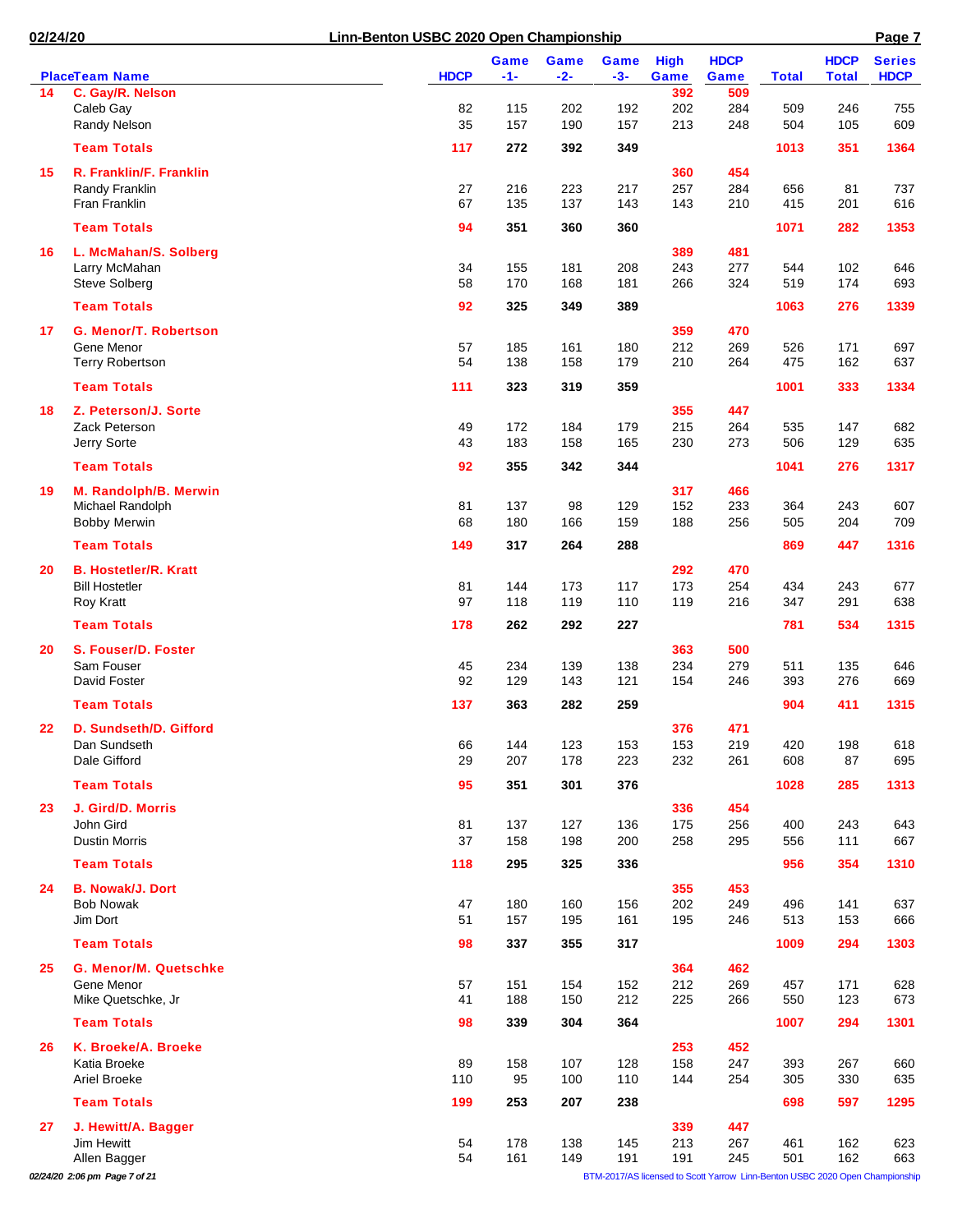$\overline{a}$ 

|    |                            |             | <b>Game</b> | <b>Game</b> | <b>Game</b> | <b>High</b> | <b>HDCP</b> |              | <b>HDCP</b>  | <b>Series</b> |
|----|----------------------------|-------------|-------------|-------------|-------------|-------------|-------------|--------------|--------------|---------------|
|    | <b>PlaceTeam Name</b>      | <b>HDCP</b> | $-1-$       | $-2-$       | $-3-$       | Game        | Game        | <b>Total</b> | <b>Total</b> | <b>HDCP</b>   |
|    | <b>Team Totals</b>         | 108         | 339         | 287         | 336         |             |             | 962          | 324          | 1286          |
| 28 | J. More/G. DeGear          |             |             |             |             | 325         | 444         |              |              |               |
|    | John More                  | 71          | 114         | 146         | 136         | 179         | 250         | 396          | 213          | 609           |
|    | Gaylon DeGear              | 48          | 176         | 179         | 172         | 201         | 249         | 527          | 144          | 671           |
|    | <b>Team Totals</b>         | 119         | 290         | 325         | 308         |             |             | 923          | 357          | 1280          |
| 29 | K. Corliss/R. Thorp        |             |             |             |             | 284         | 429         |              |              |               |
|    | <b>Kerry Corliss</b>       | 72          | 136         | 124         | 145         | 156         | 228         | 405          | 216          | 621           |
|    | Ron Thorp                  | 73          | 136         | 145         | 139         | 157         | 230         | 420          | 219          | 639           |
|    | <b>Team Totals</b>         | 145         | 272         | 269         | 284         |             |             | 825          | 435          | 1260          |
| 30 | C. Cooper/D. Eveland-DeWan |             |             |             |             | 316         | 436         |              |              |               |
|    | Chip Cooper                | 67          | 131         | 122         | 130         | 169         | 236         | 383          | 201          | 584           |
|    | Dusty Eveland-DeWan        | 53          | 157         | 194         | 163         | 214         | 267         | 514          | 159          | 673           |
|    | <b>Team Totals</b>         | 120         | 288         | 316         | 293         |             |             | 897          | 360          | 1257          |
| 31 | <b>C. Broeke/S. Sonne</b>  |             |             |             |             | 313         | 419         |              |              |               |
|    | Corey Broeke               | 46          | 171         | 164         | 173         | 175         | 221         | 508          | 138          | 646           |
|    | <b>Sharrie Sonne</b>       | 60          | 142         | 149         | 136         | 192         | 252         | 427          | 180          | 607           |
|    | <b>Team Totals</b>         | 106         | 313         | 313         | 309         |             |             | 935          | 318          | 1253          |
| 32 | <b>M. McMorris/B. Fery</b> |             |             |             |             | 337         | 435         |              |              |               |
|    | <b>Michael McMorris</b>    | 57          | 145         | 177         | 146         | 189         | 246         | 468          | 171          | 639           |
|    | <b>Bart Fery</b>           | 41          | 192         | 149         | 142         | 221         | 262         | 483          | 123          | 606           |
|    | <b>Team Totals</b>         | 98          | 337         | 326         | 288         |             |             | 951          | 294          | 1245          |
| 33 | M. Haider/T. Reith         |             |             |             |             | 327         | 439         |              |              |               |
|    | Marv Haider                | 54          | 119         | 166         | 191         | 212         | 266         | 476          | 162          | 638           |
|    | Tim Reith, Jr              | 58          | 116         | 159         | 136         | 179         | 237         | 411          | 174          | 585           |
|    | <b>Team Totals</b>         | 112         | 235         | 325         | 327         |             |             | 887          | 336          | 1223          |
| 34 | K. Hokama/L. Ishikawa      |             |             |             |             | 287         | 384         |              |              |               |
|    | Ken Hokama                 | 22          | 153         | 171         | 156         | 209         | 231         | 480          | 66           | 546           |
|    | Les Ishikawa               | 75          | 134         | 105         | 124         | 168         | 243         | 363          | 225          | 588           |
|    | <b>Team Totals</b>         | 97          | 287         | 276         | 280         |             |             | 843          | 291          | 1134          |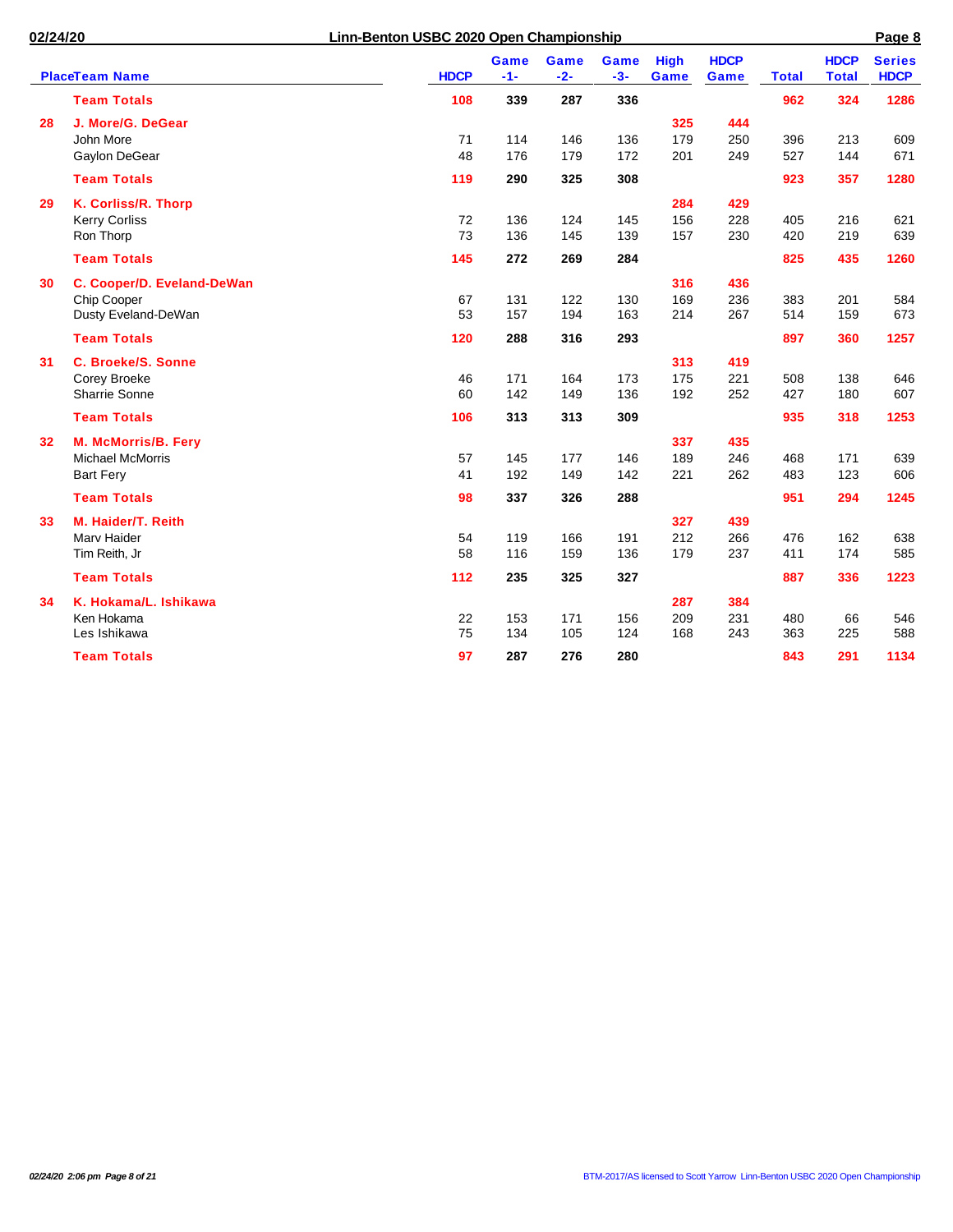|--|--|--|

|              |                                     | Full Results - Handleap Result |            |            |            |             |             |              |              |               |
|--------------|-------------------------------------|--------------------------------|------------|------------|------------|-------------|-------------|--------------|--------------|---------------|
|              | <b>ズ Teams</b>                      |                                | Game       | Game       | Game       | <b>High</b> | <b>HDCP</b> |              | <b>HDCP</b>  | <b>Series</b> |
|              | <b>PlaceTeam Name</b>               | <b>HDCP</b>                    | $-1-$      | $-2-$      | $-3-$      | Game        | Game        | <b>Total</b> | <b>Total</b> | <b>HDCP</b>   |
| 1            | <b>Norm's Pig Farm</b>              |                                |            |            |            | 1127        | 1233        |              |              |               |
|              | James Myles                         | 29                             | 172        | 211        | 205        | 233         | 262         | 588          | 87           | 675           |
|              | Dave Kammerer                       | 27                             | 259        | 236        | 236        | 259         | 286         | 731          | 81           | 812           |
|              | <b>Tim Gallagher</b>                | 17                             | 182        | 189        | 204        | 225         | 242         | 575          | 51           | 626           |
|              | George Cox                          | 15                             | 247        | 243        | 171        | 268         | 283         | 661          | 45           | 706           |
|              | <b>Bill Starnes</b>                 | 18                             | 226        | 248        | 212        | 275         | 293         | 686          | 54           | 740           |
|              | <b>Team Totals</b>                  | 106                            | 1086       | 1127       | 1028       |             |             | 3241         | 318          | 3559          |
| $\mathbf{2}$ | <b>Corvallis Nissan</b>             |                                |            |            |            | 982         | 1234        |              |              |               |
|              | Chip Cooper                         | 67                             | 140        | 127        | 169        | 169         | 236         | 436          | 201          | 637           |
|              | Gene Menor                          | 57                             | 168        | 163        | 212        | 212         | 269         | 543          | 171          | 714           |
|              | Dusty Eveland-DeWan                 | 53                             | 214        | 205        | 170        | 214         | 267         | 589          | 159          | 748           |
|              | Mike Quetschke, Jr                  | 41                             | 165        | 199        | 225        | 225         | 266         | 589          | 123          | 712           |
|              | Larry McMahan                       | 34                             | 201        | 209        | 206        | 243         | 277         | 616          | 102          | 718           |
|              | <b>Team Totals</b>                  | 252                            | 888        | 903        | 982        |             |             | 2773         | 756          | 3529          |
| 3            | <b>Meyer Farbrication</b>           |                                |            |            |            | 979         | 1203        |              |              |               |
|              | Joe Duncan                          | 60                             | 134        | 169        | 146        | 229         | 289         | 449          | 180          | 629           |
|              | Mike Stringari                      | 63                             | 181        | 152        | 101        | 181         | 244         | 434          | 189          | 623           |
|              | Chris Meyer                         | 36                             | 181        | 210        | 191        | 249         | 285         | 582          | 108          | 690           |
|              | Jay Hilton                          | 20                             | 207        | 247        | 241        | 266         | 286         | 695          | 60           | 755           |
|              | <b>Greg Sather</b>                  | 45                             | 206        | 201        | 230        | 230         | 275         | 637          | 135          | 772           |
|              | <b>Team Totals</b>                  | 224                            | 909        | 979        | 909        |             |             | 2797         | 672          | 3469          |
| 4            | <b>Beast Mode</b>                   |                                |            |            |            | 1027        | 1228        |              |              |               |
|              | Jerry Sorte                         | 43                             | 199        | 160        | 172        | 230         | 273         | 531          | 129          | 660           |
|              | Zack Peterson                       | 49                             | 180        | 177        | 167        | 215         | 264         | 524          | 147          | 671           |
|              | Zac Noble                           | 53                             | 164        | 149        | 186        | 186         | 239         | 499          | 159          | 658           |
|              | Amanda Erdei                        | 48                             | 205        | 173        | 193        | 280         | 328         | 571          | 144          | 715           |
|              | <b>Scott Yarrow</b>                 | 8                              | 279        | 209        | 247        | 279         | 287         | 735          | 24           | 759           |
|              | <b>Team Totals</b>                  | 201                            | 1027       | 868        | 965        |             |             | 2860         | 603          | 3463          |
| 5            | <b>Early Birds</b>                  |                                |            |            |            | 876         | 1174        |              |              |               |
|              | Aubrey Eveland-DeWan                | 102                            | 159        | 141        | 177        | 177         | 279         | 477          | 306          | 783           |
|              | Dusty Eveland-DeWan                 | 53                             | 188        | 187        | 162        | 214         | 267         | 537          | 159          | 696           |
|              | Tom Hughes                          | 61                             | 157        | 165        | 156        | 185         | 246         | 478          | 183          | 661           |
|              | Ray Pollard                         | 48                             | 135        | 201        | 168        | 201         | 249         | 504          | 144          | 648           |
|              | Larry McMahan                       | 34                             | 173        | 182        | 200        | 243         | 277         | 555          | 102          | 657           |
|              | <b>Team Totals</b>                  | 298                            | 812        | 876        | 863        |             |             | 2551         | 894          | 3445          |
| 6            | <b>Fireballs</b>                    |                                |            |            |            |             |             |              |              |               |
|              |                                     |                                |            |            |            | 986         | 1213        |              |              |               |
|              | Larry McMahan<br><b>Jeff Mackie</b> | 34                             | 142        | 241        | 173        | 243         | 277         | 556          | 102<br>183   | 658<br>704    |
|              |                                     | 61                             | 165        | 171        | 185        | 185         | 246         | 521          |              |               |
|              | <b>Mark Pollack</b>                 | 54                             | 138<br>213 | 191        | 182        | 191         | 245         | 511          | 162          | 673           |
|              | Jim Postell<br>Kurt Smith           | 38<br>40                       | 192        | 217<br>166 | 181<br>205 | 246<br>245  | 284<br>285  | 611<br>563   | 114<br>120   | 725<br>683    |
|              | <b>Team Totals</b>                  | 227                            | 850        | 986        | 926        |             |             | 2762         | 681          | 3443          |
| 7            | <b>Anywhere but the Gutte</b>       |                                |            |            |            | 892         | 1194        |              |              |               |
|              | <b>Bart Fery</b>                    | 41                             | 175        |            |            | 221         | 262         |              | 123          | 678           |
|              | Carson Jones                        | 89                             | 150        | 205<br>114 | 175<br>165 | 165         | 254         | 555<br>429   | 267          | 696           |
|              |                                     | 61                             | 181        |            |            |             |             |              |              |               |
|              | <b>Cathy Berry</b><br>Gene Menor    | 57                             | 176        | 209<br>163 | 154<br>135 | 209<br>212  | 270<br>269  | 544<br>474   | 183<br>171   | 727<br>645    |
|              | <b>Terry Robertson</b>              | 54                             | 210        | 160        | 149        | 210         | 264         | 519          | 162          | 681           |
|              | <b>Team Totals</b>                  | 302                            | 892        | 851        | 778        |             |             | 2521         | 906          | 3427          |
| 8            | <b>We Always Get One</b>            |                                |            |            |            | 998         | 1186        |              |              |               |
|              | James Braudrick                     |                                | 205        |            |            | 235         | 262         |              |              |               |
|              |                                     | 27<br>72                       |            | 227        | 180        |             | 262         | 612          | 81           | 693           |
|              | Tim Webster                         |                                | 165        | 169        | 139        | 190         |             | 473          | 216          | 689           |
|              | Andy Weiss                          | 45                             | 177        | 188        | 236        | 236         | 281         | 601          | 135          | 736           |
|              | <b>Nick Piatt</b>                   | 20                             | 229        | 222        | 170        | 229         | 249         | 621          | 60           | 681           |
|              | Ryan Nakata                         | 24                             | 166        | 192        | 193        | 193         | 217         | 551          | 72           | 623           |
|              | <b>Team Totals</b>                  | 188                            | 942        | 998        | 918        |             |             | 2858         | 564          | 3422          |
| 9            | <b>Leo's Dream Team</b>             |                                |            |            |            | 834         | 1172        |              |              |               |
|              | Erik Calbreath                      | 72                             | 186        | 144        | 173        | 202         | 274         | 503          | 216          | 719           |

*02/24/20 2:06 pm Page 9 of 21* BTM-2017/AS licensed to Scott Yarrow Linn-Benton USBC 2020 Open Championship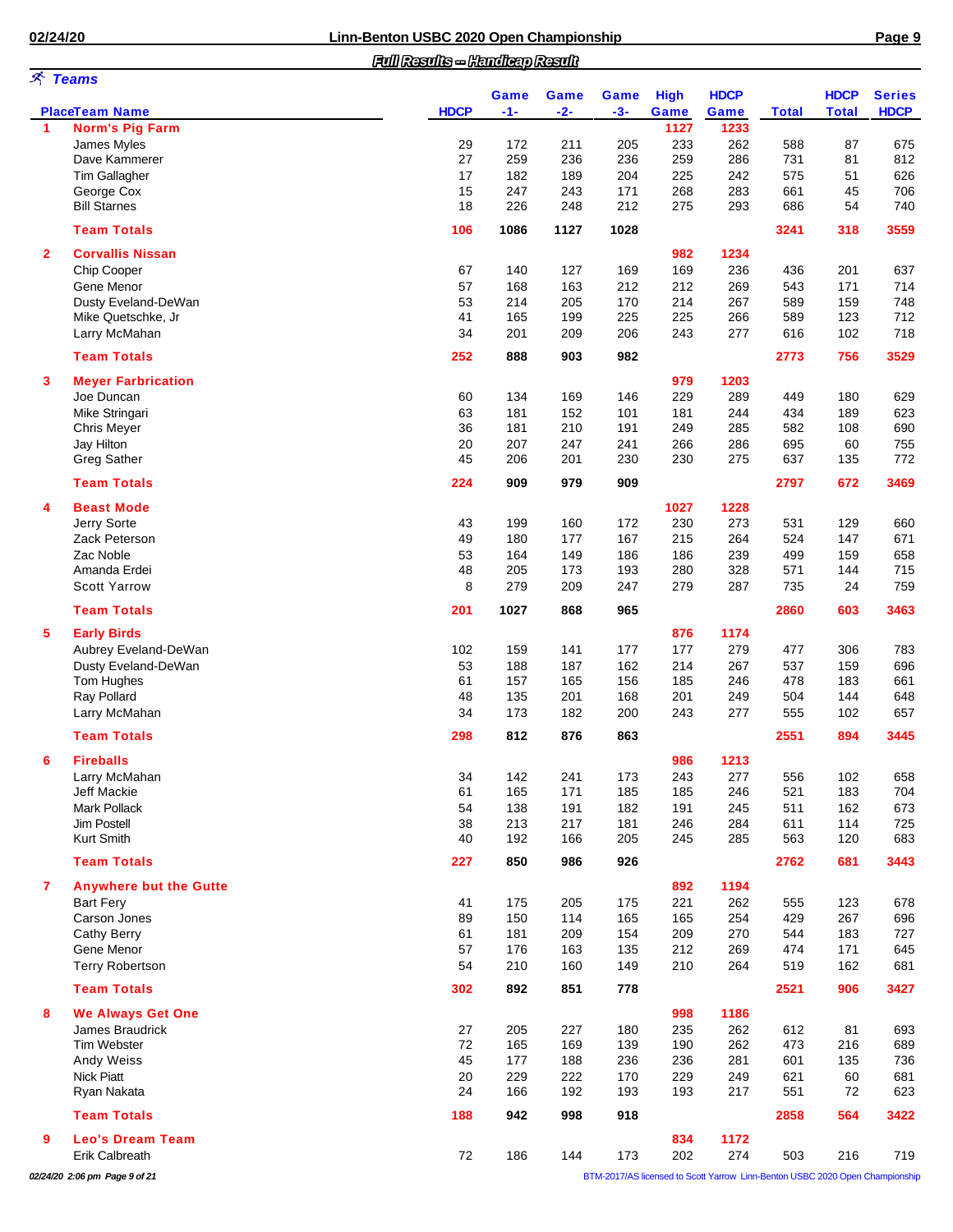|                   |                               |             | Game       | Game       | <b>Game</b> | <b>High</b> | <b>HDCP</b> |              | <b>HDCP</b>  | <b>Series</b> |
|-------------------|-------------------------------|-------------|------------|------------|-------------|-------------|-------------|--------------|--------------|---------------|
|                   | <b>PlaceTeam Name</b>         | <b>HDCP</b> | $-1-$      | $-2-$      | $-3-$       | Game        | Game        | <b>Total</b> | <b>Total</b> | <b>HDCP</b>   |
|                   | Leo Daddario                  | 34          | 236        | 179        | 235         | 237         | 271         | 650          | 102          | 752           |
|                   | <b>Steve Schuetz</b>          | 97          | 130        | 112        | 146         | 146         | 243         | 388          | 291          | 679           |
|                   | Hannah Hallgrimson            | 115         | 66         | 80         | 91          | 91          | 206         | 237          | 345          | 582           |
|                   | Shawn McCord                  | 20          | 216        | 215        | 178         | 216         | 236         | 609          | 60           | 669           |
|                   | <b>Team Totals</b>            | 338         | 834        | 730        | 823         |             |             | 2387         | 1014         | 3401          |
| 10                | <b>5L Properties</b>          |             |            |            |             | 1055        | 1206        |              |              |               |
|                   | Adam Lowther                  | 18          | 184        | 205        | 215         | 256         | 274         | 604          | 54           | 658           |
|                   | Jack Hurley                   | 35          | 202        | 214        | 202         | 218         | 253         | 618          | 105          | 723           |
|                   | Leighton Nichols              | 36          | 188        | 227        | 162         | 257         | 293         | 577          | 108          | 685           |
|                   | Dave Lowther                  | 42          | 154        | 194        | 179         | 237         | 279         | 527          | 126          | 653           |
|                   | Jay Hilton                    | 20          | 192        | 215        | 204         | 266         | 286         | 611          | 60           | 671           |
|                   | <b>Team Totals</b>            | 151         | 920        | 1055       | 962         |             |             | 2937         | 453          | 3390          |
| 11                | <b>4 Beavs N Quack</b>        |             |            |            |             | 908         | 1174        |              |              |               |
|                   | Ken Gilbert                   | 55          | 158        | 137        | 179         | 240         | 295         | 474          | 165          | 639           |
|                   | <b>Richard Gilbert</b>        | 35          | 221        | 167        | 170         | 221         | 256         | 558          | 105          | 663           |
|                   | <b>Tami Gilbert</b>           | 100         | 122        | 102        | 103         | 122         | 222         | 327          | 300          | 627           |
|                   | <b>Mike Wertz</b>             | 40          | 226        | 192        | 205         | 226         | 266         | 623          | 120          | 743           |
|                   | Kyle Gilbert                  | 36          | 181        | 174        | 239         | 239         | 275         | 594          | 108          | 702           |
|                   | <b>Team Totals</b>            | 266         | 908        | 772        | 896         |             |             | 2576         | 798          | 3374          |
| $12 \overline{ }$ | <b>State Farm</b>             |             |            |            |             | 975         | 1153        |              |              |               |
|                   | <b>Brad Lomax</b>             | 32          | 188        | 205        | 195         | 222         | 254         | 588          | 96           | 684           |
|                   | Randy Nelson                  | 35          | 213        | 204        | 181         | 213         | 248         | 598          | 105          | 703           |
|                   | <b>Richard Whaley</b>         | 49          | 171        | 160        | 158         | 206         | 255         | 489          | 147          | 636           |
|                   | Amanda Gay                    | 28          | 182        | 234        | 160         | 234         | 262         | 576          | 84           | 660           |
|                   | Joe Zigler                    | 34          | 211        | 172        | 191         | 211         | 245         | 574          | 102          | 676           |
|                   | <b>Team Totals</b>            | 178         | 965        | 975        | 885         |             |             | 2825         | 534          | 3359          |
| 13                | <b>Grumpy OI' Beavs</b>       |             |            |            |             | 866         | 1180        |              |              |               |
|                   | Chip Cooper                   | 67          | 148        | 150        | 155         | 169         | 236         | 453          | 201          | 654           |
|                   | Aubrey Eveland-DeWan          | 102         | 110        | 127        | 111         | 177         | 279         | 348          | 306          | 654           |
|                   | Dusty Eveland-DeWan           | 53          | 157        | 125        | 164         | 214         | 267         | 446          | 159          | 605           |
|                   | <b>Steve Solberg</b>          | 58          | 182        | 140        | 266         | 266         | 324         | 588          | 174          | 762           |
|                   | Larry McMahan                 | 34          | 224        | 183        | 170         | 243         | 277         | 577          | 102          | 679           |
|                   | <b>Team Totals</b>            | 314         | 821        | 725        | 866         |             |             | 2412         | 942          | 3354          |
| 14                | <b>Randy's Team</b>           |             |            |            |             | 1057        | 1179        |              |              |               |
|                   | Shawn McCord                  | 20          | 174        | 179        | 202         | 216         | 236         | 555          | 60           | 615           |
|                   | Larry Hendricks               | 19          | 166        | 161        | 202         | 231         | 250         | 529          | 57           | 586           |
|                   | <b>Bill McNelly</b>           | 39          | 225        | 204        | 153         | 225         | 264         | 582          | 117          | 699           |
|                   | Randy Franklin                | 27          | 202        | 257        | 190         | 257         | 284         | 649          | 81           | 730           |
|                   | <b>Justin Edwards</b>         | 17          | 222        | 256        | 189         | 256         | 273         | 667          | 51           | 718           |
|                   | <b>Team Totals</b>            | 122         | 989        | 1057       | 936         |             |             | 2982         | 366          | 3348          |
|                   |                               |             |            |            |             |             |             |              |              |               |
| 15                | The BS Team                   |             |            |            |             | 837         | 1161        |              |              |               |
|                   | Ariel Broeke                  | 110         | 144        | 98         | 127         | 144         | 254         | 369          | 330          | 699           |
|                   | Corey Broeke<br>Jim Hewitt    | 46<br>54    | 154<br>163 | 157<br>213 | 163<br>160  | 175<br>213  | 221<br>267  | 474<br>536   | 138<br>162   | 612<br>698    |
|                   | Sharrie Sonne                 | 60          | 147        | 192        | 168         | 192         | 252         | 507          | 180          | 687           |
|                   | Allen Bagger                  | 54          | 147        | 177        | 164         | 191         | 245         | 488          | 162          | 650           |
|                   | <b>Team Totals</b>            | 324         | 755        | 837        | 782         |             |             | 2374         | 972          | 3346          |
| 16                | <b>Renegades</b>              |             |            |            |             | 772         | 1125        |              |              |               |
|                   | <b>Ben Davis</b>              | 47          | 185        | 159        | 203         | 223         | 270         | 547          | 141          | 688           |
|                   | Kyle Wood                     | 67          | 182        | 173        | 176         | 182         | 249         | 531          | 201          | 732           |
|                   | <b>Charlie Stutz</b>          | 61          | 158        | 168        | 153         | 168         | 229         | 479          | 183          | 662           |
|                   | Roy Kratt                     | 97          | 106        | 104        | 74          | 119         | 216         | 284          | 291          | 575           |
|                   | <b>Bill Hostetler</b>         | 81          | 141        | 144        | 140         | 173         | 254         | 425          | 243          | 668           |
|                   | <b>Team Totals</b>            | 353         | 772        | 748        | 746         |             |             | 2266         | 1059         | 3325          |
| 17                | <b>Corvallis Floor Coveri</b> |             |            |            |             | 951         | 1138        |              |              |               |
|                   | <b>Justin More</b>            | 31          | 173        | 188        | 191         | 246         | 277         | 552          | 93           | 645           |
|                   | <b>Derek Butts</b>            | 42          | 141        | 135        | 191         | 233         | 275         | 467          | 126          | 593           |
|                   | <b>Brandon Hanson</b>         | 41          | 169        | 180        | 160         | 180         | 221         | 509          | 123          | 632           |
|                   | Leighton Nichols              | 36          | 208        | 234        | 172         | 257         | 293         | 614          | 108          | 722           |
|                   | Kent Sumida                   | 37          | 166        | 214        | 236         | 248         | 285         | 616          | 111          | 727           |

*02/24/20 2:06 pm Page 10 of 21* BTM-2017/AS licensed to Scott Yarrow Linn-Benton USBC 2020 Open Championship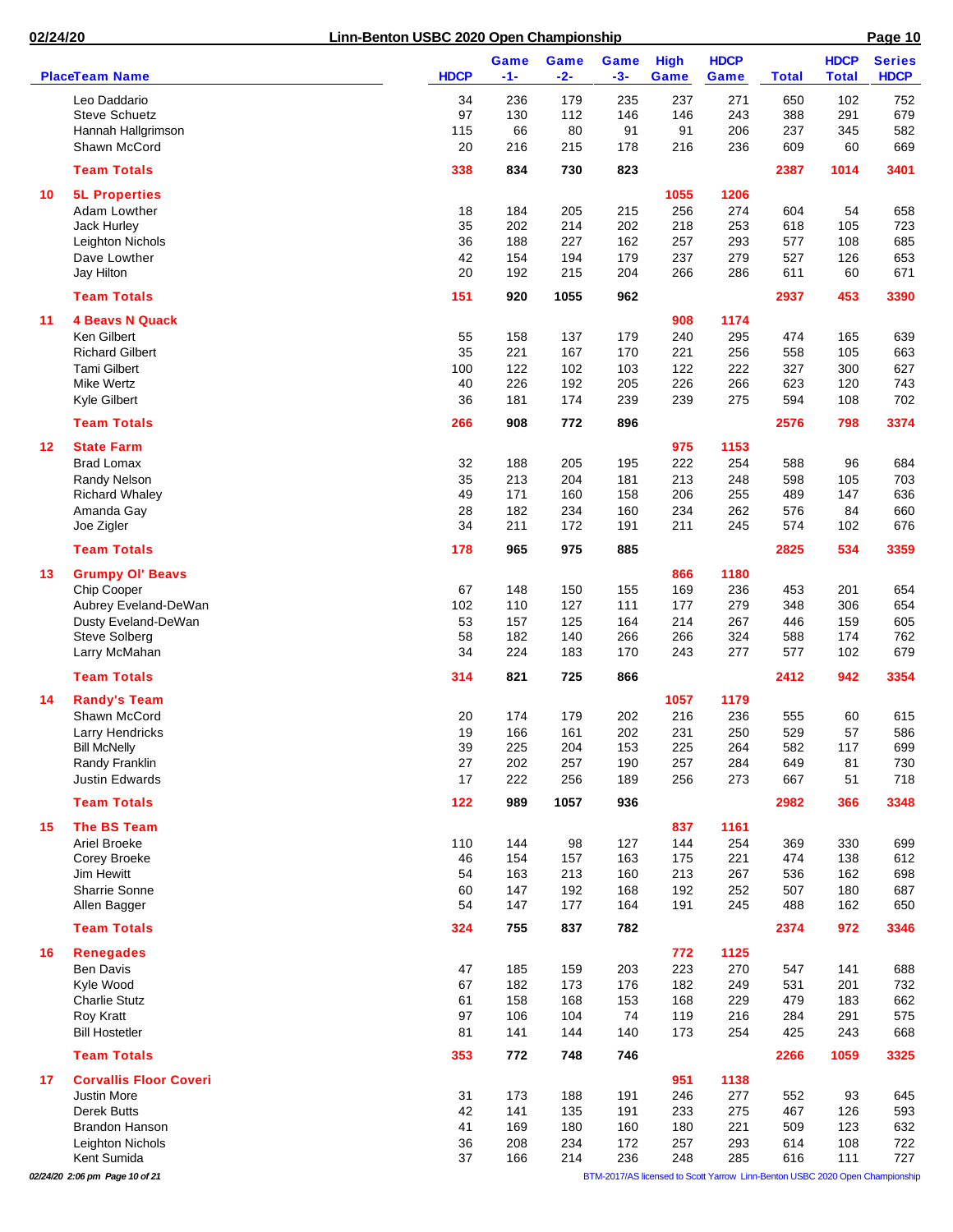|    | <b>PlaceTeam Name</b>             | <b>HDCP</b>    | Game<br>$-1-$ | Game<br>-2- | Game<br>$-3-$ | <b>High</b><br>Game | <b>HDCP</b><br>Game | <b>Total</b> | <b>HDCP</b><br><b>Total</b> | <b>Series</b><br><b>HDCP</b> |
|----|-----------------------------------|----------------|---------------|-------------|---------------|---------------------|---------------------|--------------|-----------------------------|------------------------------|
|    | <b>Team Totals</b>                | 187            | 857           | 951         | 950           |                     |                     | 2758         | 561                         | 3319                         |
|    |                                   |                |               |             |               |                     |                     |              |                             |                              |
| 18 | <b>D.A.D.S.</b>                   |                |               |             |               | 869                 | 1146                |              |                             |                              |
|    | Dave Schlosser                    | 76             | 141           | 168         | 144           | 168                 | 244                 | 453          | 228                         | 681                          |
|    | Stephanie Rabago<br>Aaron Grother | 79<br>47       | 125<br>167    | 118<br>214  | 125<br>226    | 156<br>226          | 235<br>273          | 368<br>607   | 237<br>141                  | 605<br>748                   |
|    | Luke Thomasser                    | 40             | 176           | 162         | 136           | 234                 | 274                 | 474          | 120                         | 594                          |
|    | David Hallock                     | 35             | 213           | 207         | 163           | 256                 | 291                 | 583          | 105                         | 688                          |
|    |                                   |                |               |             |               |                     |                     |              |                             |                              |
|    | <b>Team Totals</b>                | 277            | 822           | 869         | 794           |                     |                     | 2485         | 831                         | 3316                         |
| 19 | <b>Who Knows</b>                  |                |               |             |               | 1023                | 1147                |              |                             |                              |
|    | Dan Rupp<br><b>Stacey Bailey</b>  | 24<br>37       | 174<br>225    | 212<br>197  | 254<br>152    | 254<br>225          | 278<br>262          | 640<br>574   | 72<br>111                   | 712<br>685                   |
|    | <b>Buddy Monigold</b>             | 20             | 203           | 200         | 218           | 218                 | 238                 | 621          | 60                          | 681                          |
|    | Van Edwards                       | 36             | 135           | 201         | 161           | 233                 | 269                 | 497          | 108                         | 605                          |
|    | Aaron Bailey                      | $\overline{7}$ | 204           | 213         | 188           | 232                 | 239                 | 605          | 21                          | 626                          |
|    | <b>Team Totals</b>                | 124            | 941           | 1023        | 973           |                     |                     | 2937         | 372                         | 3309                         |
|    |                                   |                |               |             |               | 844                 | 1119                |              |                             |                              |
| 20 | <b>The Beavs</b><br>John More     | 71             | 135           | 179         | 166           | 179                 | 250                 | 480          | 213                         | 693                          |
|    | Gaylon DeGear                     | 48             | 201           | 160         | 144           | 201                 | 249                 | 505          | 144                         | 649                          |
|    | <b>Michael McMorris</b>           | 57             | 168           | 189         | 171           | 189                 | 246                 | 528          | 171                         | 699                          |
|    | <b>Bart Fery</b>                  | 41             | 144           | 155         | 180           | 221                 | 262                 | 479          | 123                         | 602                          |
|    | <b>Steve Solberg</b>              | 58             | 168           | 161         | 144           | 266                 | 324                 | 473          | 174                         | 647                          |
|    | <b>Team Totals</b>                | 275            | 816           | 844         | 805           |                     |                     | 2465         | 825                         | 3290                         |
| 21 | <b>Dort Worm Farm</b>             |                |               |             |               | 928                 | 1114                |              |                             |                              |
|    | David Sallee                      | 15             | 155           | 182         | 205           | 247                 | 262                 | 542          | 45                          | 587                          |
|    | Jim Dort                          | 51             | 137           | 159         | 143           | 195                 | 246                 | 439          | 153                         | 592                          |
|    | <b>Bob Nowak</b>                  | 47             | 175           | 187         | 153           | 202                 | 249                 | 515          | 141                         | 656                          |
|    | Dan Corliss                       | 28             | 222           | 167         | 221           | 223                 | 251                 | 610          | 84                          | 694                          |
|    | Dennis Corliss                    | 45             | 239           | 195         | 180           | 239                 | 284                 | 614          | 135                         | 749                          |
|    | <b>Team Totals</b>                | 186            | 928           | 890         | 902           |                     |                     | 2720         | 558                         | 3278                         |
| 22 | <b>Tommy's 4th St</b>             |                |               |             |               | 855                 | 1112                |              |                             |                              |
|    | John Gird                         | 81             | 175           | 130         | 119           | 175                 | 256                 | 424          | 243                         | 667                          |
|    | Marv Haider                       | 54             | 164           | 115         | 178           | 212                 | 266                 | 457          | 162                         | 619                          |
|    | <b>Dustin Morris</b>              | 37             | 199           | 258         | 214           | 258                 | 295                 | 671          | 111                         | 782                          |
|    | Tim Reith, Jr                     | 58             | 167           | 123         | 163           | 179                 | 237                 | 453          | 174                         | 627                          |
|    | Tim Reith, Sr                     | 27             | 150           | 163         | 181           | 238                 | 265                 | 494          | 81                          | 575                          |
|    | <b>Team Totals</b>                | 257            | 855           | 789         | 855           |                     |                     | 2499         | 771                         | 3270                         |
| 23 | <b>Great Dudes</b>                |                |               |             |               | 830                 | 1114                |              |                             |                              |
|    | Michael Randolph                  | 81             | 152           | 122         | 132           | 152                 | 233                 | 406          | 243                         | 649                          |
|    | <b>Bobby Merwin</b>               | 68             | 145           | 188         | 141           | 188                 | 256                 | 474          | 204                         | 678                          |
|    | Bryson Fukushima                  | 75             | 125           | 144         | 191           | 191                 | 266                 | 460          | 225                         | 685                          |
|    | Julius Byrd                       | 36             | 193           | 147         | 156           | 255                 | 291                 | 496          | 108                         | 604                          |
|    | Spencer Byrd                      | 24             | 184           | 164         | 210           | 210                 | 234                 | 558          | 72                          | 630                          |
|    | <b>Team Totals</b>                | 284            | 799           | 765         | 830           |                     |                     | 2394         | 852                         | 3246                         |
| 24 | <b>Mayhem</b>                     |                |               |             |               | 875                 | 1103                |              |                             |                              |
|    | Jeremiah McClintock               | 49             | 168           | 153         | 191           | 191                 | 240                 | 512          | 147                         | 659                          |
|    | <b>Brent Gerger</b>               | 59             | 170           | 175         | 145           | 175                 | 234                 | 490          | 177                         | 667                          |
|    | Jason Marruffo                    | 42             | 135           | 165         | 175           | 224                 | 266                 | 475          | 126                         | 601                          |
|    | Keith Gerger                      | 42             | 243           | 168         | 176           | 243                 | 285                 | 587          | 126                         | 713                          |
|    | Joe Rhinehart                     | 36             | 159           | 171         | 158           | 215                 | 251                 | 488          | 108                         | 596                          |
|    | <b>Team Totals</b>                | 228            | 875           | 832         | 845           |                     |                     | 2552         | 684                         | 3236                         |
| 25 | <b>Night Owls</b>                 |                |               |             |               | 760                 | 1085                |              |                             |                              |
|    | Ely Kimberlin                     | 87             | 118           | 92          | 107           | 118                 | 205                 | 317          | 261                         | 578                          |
|    | Tom Hughes                        | 61             | 153           | 180         | 185           | 185                 | 246                 | 518          | 183                         | 701                          |
|    | Lisa Luthy                        | 115            | 78            | 116         | 81            | 116                 | 231                 | 275          | 345                         | 620                          |
|    | Julius Byrd<br>Kyle Hindman       | 36<br>26       | 161<br>239    | 170<br>202  | 195<br>183    | 255<br>259          | 291<br>285          | 526<br>624   | 108<br>78                   | 634<br>702                   |
|    |                                   |                |               |             |               |                     |                     |              |                             |                              |
|    | <b>Team Totals</b>                | 325            | 749           | 760         | 751           |                     |                     | 2260         | 975                         | 3235                         |
| 26 | <b>Harvey</b>                     |                |               |             |               | 866                 | 1131                |              |                             |                              |
|    | Sam Fouser                        | 45             | 143           | 182         | 166           | 234                 | 279                 | 491          | 135                         | 626                          |

*02/24/20 2:06 pm Page 11 of 21* BTM-2017/AS licensed to Scott Yarrow Linn-Benton USBC 2020 Open Championship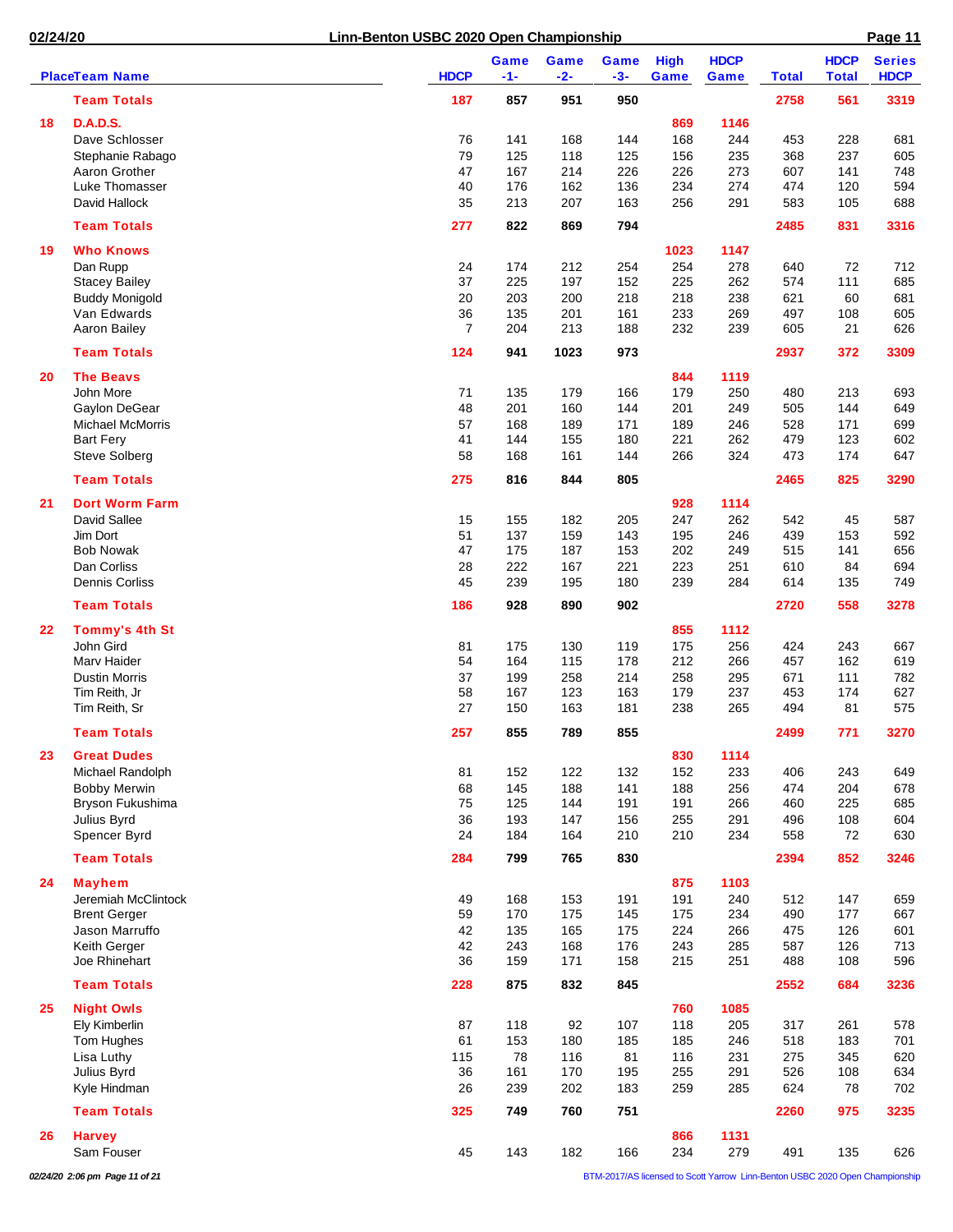į.

| <b>PlaceTeam Name</b>    | <b>HDCP</b> | Game<br>$-1-$ | Game<br>$-2-$ | Game<br>$-3-$ | <b>High</b><br>Game | <b>HDCP</b><br>Game | <b>Total</b> | <b>HDCP</b><br><b>Total</b> | <b>Series</b><br><b>HDCP</b> |
|--------------------------|-------------|---------------|---------------|---------------|---------------------|---------------------|--------------|-----------------------------|------------------------------|
| David Foster             | 92          | 124           | 115           | 154           | 154                 | 246                 | 393          | 276                         | 669                          |
| Dan Sundseth             | 66          | 134           | 134           | 146           | 153                 | 219                 | 414          | 198                         | 612                          |
| Jon Magnani              | 33          | 176           | 214           | 176           | 289                 | 322                 | 566          | 99                          | 665                          |
| Dale Gifford             | 29          | 176           | 169           | 224           | 232                 | 261                 | 569          | 87                          | 656                          |
| <b>Team Totals</b>       | 265         | 753           | 814           | 866           |                     |                     | 2433         | 795                         | 3228                         |
| <b>City Barber</b><br>27 |             |               |               |               | 809                 | 1081                |              |                             |                              |
| Ken Hokama               | 22          | 209           | 163           | 166           | 209                 | 231                 | 538          | 66                          | 604                          |
| Chris Ross               | 86          | 133           | 86            | 169           | 170                 | 256                 | 388          | 258                         | 646                          |
| <b>Bob Monigold</b>      | 69          | 175           | 153           | 133           | 202                 | 271                 | 461          | 207                         | 668                          |
| Les Ishikawa             | 75          | 102           | 131           | 129           | 168                 | 243                 | 362          | 225                         | 587                          |
| <b>Buddy Monigold</b>    | 20          | 190           | 179           | 212           | 218                 | 238                 | 581          | 60                          | 641                          |
| <b>Team Totals</b>       | 272         | 809           | 712           | 809           |                     |                     | 2330         | 816                         | 3146                         |
| <b>Night Owls</b><br>28  |             |               |               |               |                     |                     |              |                             |                              |
| <b>Matt Andreson</b>     | 56          | 0             | 0             | 0             |                     |                     |              |                             |                              |
| Kim Andreson             | 62          | 0             | 0             | $\mathbf 0$   |                     |                     |              |                             |                              |
| <b>Brad Hickswa</b>      | 65          | 0             | 0             | 0             |                     |                     |              |                             |                              |
| Youngbin Jin             | 46          | 0             | 0             | 0             |                     |                     |              |                             |                              |
| Ely Kimberlin            | 87          | $\mathbf 0$   | 0             | 0             | 118                 | 205                 |              |                             |                              |
| <b>Team Totals</b>       | 316         |               |               |               |                     |                     |              |                             |                              |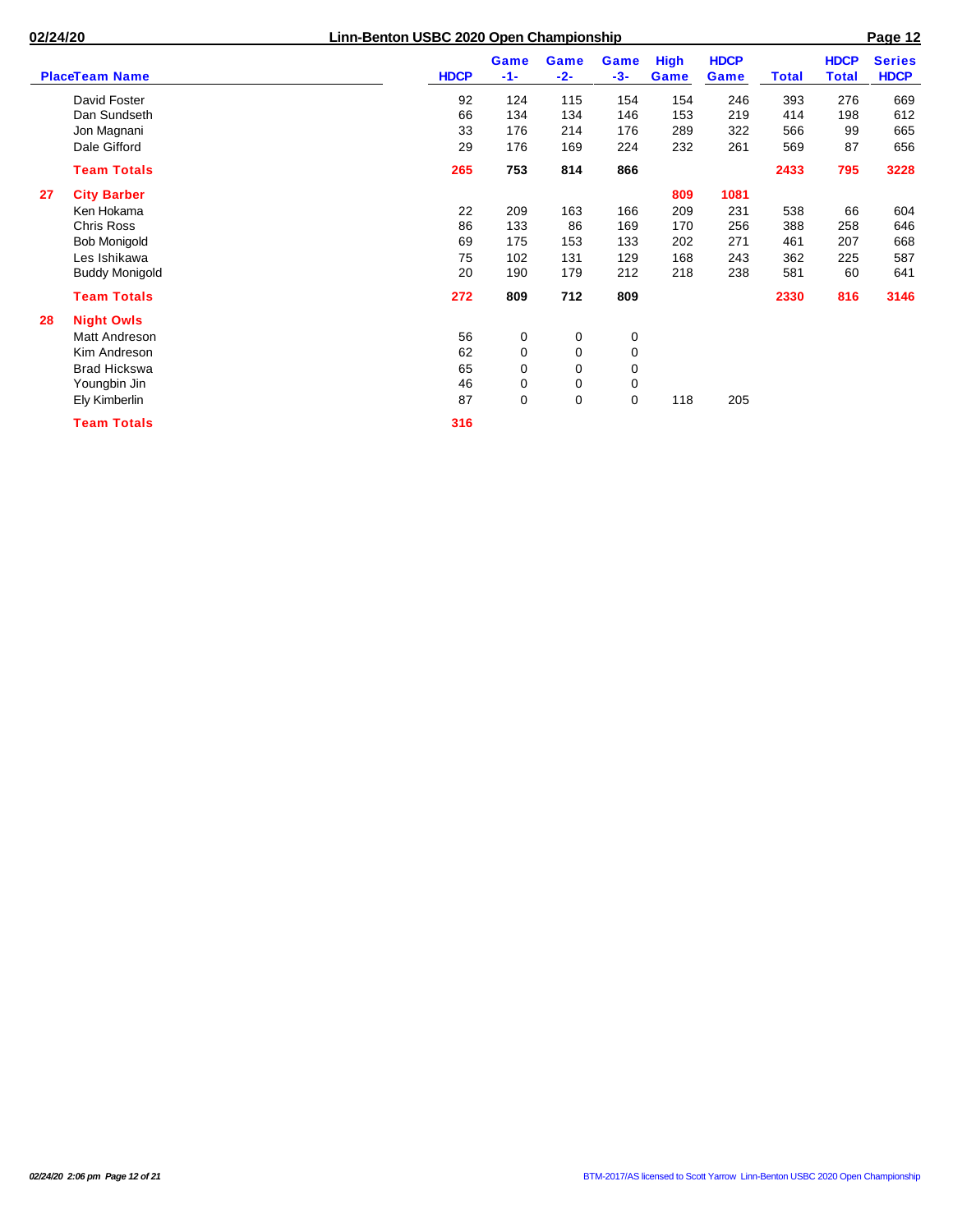*Full Results Division 1: DIV01 -- Handicap Result*

|--|

|                         | <b><i>S</i></b> All Event #1 Division 1: Individual<br><b>PlaceBowler Name</b> | <b>HDCP</b> | Game<br>$-1-$ | Game<br>$-2-$ | Game<br>$-3-$ | <b>Total</b> | <b>HDCP</b><br><b>Total</b> | <b>Series</b><br><b>HDCP</b> |
|-------------------------|--------------------------------------------------------------------------------|-------------|---------------|---------------|---------------|--------------|-----------------------------|------------------------------|
| 1                       | <b>Bill Starnes</b>                                                            |             |               |               |               |              |                             |                              |
|                         | Teams                                                                          | 54          | 226           | 248           | 212           | 686          | 54                          | 740                          |
|                         | Singles                                                                        | 54          | 182           | 246           | 275           | 703          | 54                          | 757                          |
|                         | Doubles                                                                        | 54          | 192           | 212           | 269           | 673          | 54                          | 727                          |
|                         |                                                                                | 162         |               |               |               | 2062         | 162                         | 2224                         |
| $\mathbf{2}$            | <b>Dave Kammerer</b>                                                           |             |               |               |               |              |                             |                              |
|                         | Teams                                                                          | 81          | 259           | 236           | 236           | 731          | 81                          | 812                          |
|                         | Singles                                                                        | 81          | 256           | 196           | 155           | 607          | 81                          | 688                          |
|                         | Doubles                                                                        | 81          | 202           | 225           | 213           | 640          | 81                          | 721                          |
|                         |                                                                                | 243         |               |               |               | 1978         | 243                         | 2221                         |
| 3                       | <b>Chris Meyer</b><br>Teams                                                    |             |               |               |               |              |                             |                              |
|                         | Singles                                                                        | 108<br>108  | 181<br>246    | 210<br>249    | 191<br>200    | 582<br>695   | 108<br>108                  | 690<br>803                   |
|                         | Doubles                                                                        | 108         | 198           | 192           | 215           | 605          | 108                         | 713                          |
|                         |                                                                                | 324         |               |               |               | 1882         | 324                         | 2206                         |
| 4                       | <b>Scott Yarrow</b>                                                            |             |               |               |               |              |                             |                              |
|                         | Teams                                                                          | 24          | 279           | 209           | 247           | 735          | 24                          | 759                          |
|                         | Singles                                                                        | 24          | 209           | 226           | 211           | 646          | 24                          | 670                          |
|                         | Doubles                                                                        | 24          | 225           | 244           | 233           | 702          | 24                          | 726                          |
|                         |                                                                                | 72          |               |               |               | 2083         | 72                          | 2155                         |
| 5                       | <b>Dustin Morris</b>                                                           |             |               |               |               |              |                             |                              |
|                         | Teams                                                                          | 111         | 199           | 258           | 214           | 671          | 111                         | 782                          |
|                         | Singles                                                                        | 111         | 161           | 223           | 206           | 590          | 111                         | 701                          |
|                         | Doubles                                                                        | 111         | 158           | 198           | 200           | 556          | 111                         | 667                          |
|                         |                                                                                | 333         |               |               |               | 1817         | 333                         | 2150                         |
| 6                       | <b>Keith Gerger</b>                                                            |             |               |               |               |              |                             |                              |
|                         | Teams                                                                          | 126         | 243           | 168           | 176           | 587          | 126                         | 713                          |
|                         | Singles                                                                        | 126         | 169           | 218           | 192           | 579          | 126                         | 705                          |
|                         | Doubles                                                                        | 126         | 202           | 214           | 189           | 605          | 126                         | 731                          |
|                         |                                                                                | 378         |               |               |               | 1771         | 378                         | 2149                         |
| $\overline{\mathbf{r}}$ | <b>Kyle Gilbert</b>                                                            |             |               |               |               |              |                             |                              |
|                         | Teams                                                                          | 108         | 181           | 174           | 239           | 594          | 108                         | 702                          |
|                         | Singles<br>Doubles                                                             | 108<br>108  | 210<br>194    | 134<br>233    | 202<br>238    | 546<br>665   | 108<br>108                  | 654<br>773                   |
|                         |                                                                                | 324         |               |               |               | 1805         | 324                         | 2129                         |
| 8                       | <b>Randy Franklin</b>                                                          |             |               |               |               |              |                             |                              |
|                         | Teams                                                                          | 81          | 202           | 257           | 190           | 649          | 81                          | 730                          |
|                         | Singles                                                                        | 81          | 244           | 189           | 182           | 615          | 81                          | 696                          |
|                         | Doubles                                                                        | 81          | 224           | 190           | 203           | 617          | 81                          | 698                          |
|                         |                                                                                | 243         |               |               |               | 1881         | 243                         | 2124                         |
| 9                       | <b>Mike Quetschke Jr</b>                                                       |             |               |               |               |              |                             |                              |
|                         | Teams                                                                          | 123         | 165           | 199           | 225           | 589          | 123                         | 712                          |
|                         | Singles                                                                        | 123         | 208           | 189           | 215           | 612          | 48                          | 660                          |
|                         | Doubles                                                                        | 123         | 188           | 150           | 212           | 550          | 123                         | 673                          |
|                         |                                                                                | 369         |               |               |               | 1751         | 369                         | 2120                         |
| 10 <sup>°</sup>         | <b>Julius Byrd</b>                                                             |             |               |               |               |              |                             |                              |
|                         | Teams                                                                          | 108         | 193           | 147           | 156           | 496          | 108                         | 604                          |
|                         | Singles                                                                        | 108         | 222           | 158           | 233           | 613          | 108                         | 721                          |
|                         | Doubles                                                                        | 108         | 236           | 255           | 178           | 669          | 108                         | 777                          |
|                         |                                                                                | 324         |               |               |               | 1778         | 324                         | 2102                         |
| 11                      | <b>James Braudrick</b>                                                         |             |               |               |               |              |                             |                              |
|                         | Teams<br>Singles                                                               | 81<br>81    | 205<br>181    | 227<br>193    | 180<br>210    | 612<br>584   | 81<br>81                    | 693<br>665                   |
|                         | Doubles                                                                        | 81          | 201           | 225           | 235           | 661          | 81                          | 742                          |
|                         |                                                                                |             |               |               |               |              |                             |                              |
|                         |                                                                                | 243         |               |               |               | 1857         | 243                         | 2100                         |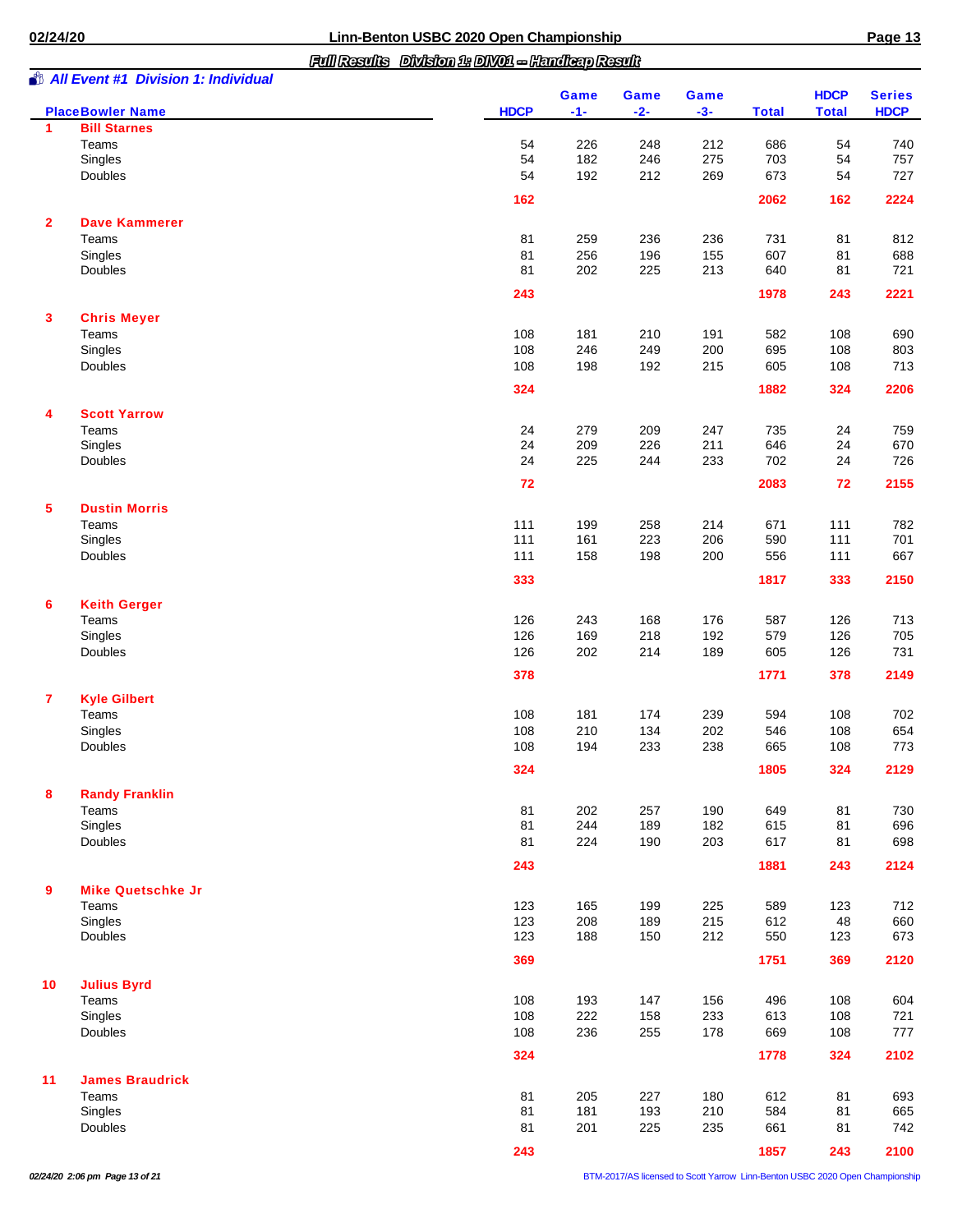| 02/24/20 |                                         | Linn-Benton USBC 2020 Open Championship |               |               |                                                                                     |              |                             | Page 14                      |
|----------|-----------------------------------------|-----------------------------------------|---------------|---------------|-------------------------------------------------------------------------------------|--------------|-----------------------------|------------------------------|
|          | <b>PlaceBowler Name</b>                 | <b>HDCP</b>                             | Game<br>$-1-$ | Game<br>$-2-$ | Game<br>$-3-$                                                                       | <b>Total</b> | <b>HDCP</b><br><b>Total</b> | <b>Series</b><br><b>HDCP</b> |
| 12       | <b>Mike Wertz</b>                       |                                         |               |               |                                                                                     |              |                             |                              |
|          | Teams                                   | 120                                     | 226           | 192           | 205                                                                                 | 623          | 120                         | 743                          |
|          | Singles                                 | 120                                     | 185           | 208           | 191                                                                                 | 584          | 120                         | 704                          |
|          | Doubles                                 | 120                                     | 150           | 150           | 215                                                                                 | 515          | 120                         | 635                          |
|          |                                         | 360                                     |               |               |                                                                                     | 1722         | 360                         | 2082                         |
| 12       | <b>Leighton Nichols</b>                 |                                         |               |               |                                                                                     |              |                             |                              |
|          | Teams                                   | 108                                     | 188           | 227           | 162                                                                                 | 577          | 108                         | 685                          |
|          | Singles                                 | 108                                     | 177           | 166           | 178                                                                                 | 521          | 108                         | 629                          |
|          | <b>Doubles</b>                          | 108                                     | 174           | 257           | 229                                                                                 | 660          | 108                         | 768                          |
|          |                                         | 324                                     |               |               |                                                                                     | 1758         | 324                         | 2082                         |
| 14       | <b>Stacey Bailey</b>                    |                                         |               |               |                                                                                     |              |                             |                              |
|          | Teams                                   | 111                                     | 225           | 197           | 152                                                                                 | 574          | 111                         | 685                          |
|          | Singles<br>Doubles                      | 111<br>111                              | 211<br>172    | 204<br>181    | 205<br>194                                                                          | 620<br>547   | 111<br>111                  | 731<br>658                   |
|          |                                         |                                         |               |               |                                                                                     |              |                             |                              |
|          |                                         | 333                                     |               |               |                                                                                     | 1741         | 333                         | 2074                         |
| 14       | <b>Dale Gifford</b>                     |                                         |               |               |                                                                                     |              |                             |                              |
|          | Teams                                   | 87                                      | 176           | 169           | 224                                                                                 | 569          | 87                          | 656                          |
|          | Singles                                 | 87                                      | 232           | 216           | 188                                                                                 | 636          | 87                          | 723                          |
|          | Doubles                                 | 87                                      | 207           | 178           | 223                                                                                 | 608          | 87                          | 695                          |
|          |                                         | 261                                     |               |               |                                                                                     | 1813         | 261                         | 2074                         |
| 16       | <b>Justin More</b>                      |                                         |               |               |                                                                                     |              |                             |                              |
|          | Teams                                   | 93                                      | 173           | 188           | 191                                                                                 | 552          | 93                          | 645                          |
|          | Singles                                 | 93                                      | 218           | 246           | 236                                                                                 | 700          | 93                          | 793                          |
|          | Doubles                                 | 93                                      | 175           | 205           | 162                                                                                 | 542          | 93                          | 635                          |
|          |                                         | 279                                     |               |               |                                                                                     | 1794         | 279                         | 2073                         |
| 16       | <b>Dan Corliss</b>                      |                                         |               |               |                                                                                     |              |                             |                              |
|          | Teams                                   | 84                                      | 222           | 167           | 221                                                                                 | 610          | 84                          | 694                          |
|          | Singles                                 | 84                                      | 180           | 223           | 193                                                                                 | 596          | 84                          | 680                          |
|          | Doubles                                 | 84                                      | 213           | 193           | 209                                                                                 | 615          | 84                          | 699                          |
|          |                                         | 252                                     |               |               |                                                                                     | 1821         | 252                         | 2073                         |
| 18       | <b>Jack Hurley</b>                      |                                         |               |               |                                                                                     |              |                             |                              |
|          | Teams                                   | 105                                     | 202           | 214           | 202                                                                                 | 618          | 105                         | 723                          |
|          | Singles                                 | 105                                     | 202           | 169           | 173                                                                                 | 544          | 105                         | 649                          |
|          | Doubles                                 | 105                                     | 187           | 185           | 218                                                                                 | 590          | 105                         | 695                          |
|          |                                         | 315                                     |               |               |                                                                                     | 1752         | 315                         | 2067                         |
| 19       | <b>Kurt Smith</b>                       |                                         |               |               |                                                                                     |              |                             |                              |
|          | Teams                                   | 120                                     | 192           | 166           | 205                                                                                 | 563          | 120                         | 683                          |
|          | Singles                                 | 120                                     | 173           | 181           | 168                                                                                 | 522          | 120                         | 642                          |
|          | Doubles                                 | 120                                     | 192           | 184           | 245                                                                                 | 621          | 120                         | 741                          |
|          |                                         | 360                                     |               |               |                                                                                     | 1706         | 360                         | 2066                         |
| 20       | <b>Jon Magnani</b>                      |                                         |               |               |                                                                                     |              |                             |                              |
|          | Teams                                   | 99                                      | 176           | 214           | 176                                                                                 | 566          | 99                          | 665                          |
|          | Singles                                 | 99                                      | 215           | 289           | 202                                                                                 | 706          | 99                          | 805                          |
|          | Doubles                                 | 99                                      | 174           | 147           | 175                                                                                 | 496          | 99                          | 595                          |
|          |                                         | 297                                     |               |               |                                                                                     | 1768         | 297                         | 2065                         |
| 21       | <b>Leo Daddario</b>                     |                                         |               |               |                                                                                     |              |                             |                              |
|          | Teams                                   | 102                                     | 236           | 179           | 235                                                                                 | 650          | 102                         | 752                          |
|          | Singles                                 | 102                                     | 205           | 165           | 157                                                                                 | 527          | 102                         | 629                          |
|          | Doubles                                 | 102                                     | 181           | 215           | 179                                                                                 | 575          | 102                         | 677                          |
|          |                                         | 306                                     |               |               |                                                                                     | 1752         | 306                         | 2058                         |
| 22       | <b>Van Edwards</b>                      |                                         |               |               |                                                                                     |              |                             |                              |
|          | Teams                                   | 108                                     | 135           | 201           | 161                                                                                 | 497          | 108                         | 605                          |
|          | Singles                                 | 108                                     | 210           | 213           | 204                                                                                 | 627          | 108                         | 735                          |
|          | Doubles                                 | 108                                     | 160           | 201           | 233                                                                                 | 594          | 108                         | 702                          |
|          |                                         | 324                                     |               |               |                                                                                     | 1718         | 324                         | 2042                         |
| 23       | <b>James Myles</b>                      |                                         |               |               |                                                                                     | 588          |                             | 675                          |
|          | Teams<br>02/24/20 2:06 pm Page 14 of 21 | 87                                      | 172           | 211           | 205<br>BTM-2017/AS licensed to Scott Yarrow Linn-Benton USBC 2020 Open Championship |              | 87                          |                              |
|          |                                         |                                         |               |               |                                                                                     |              |                             |                              |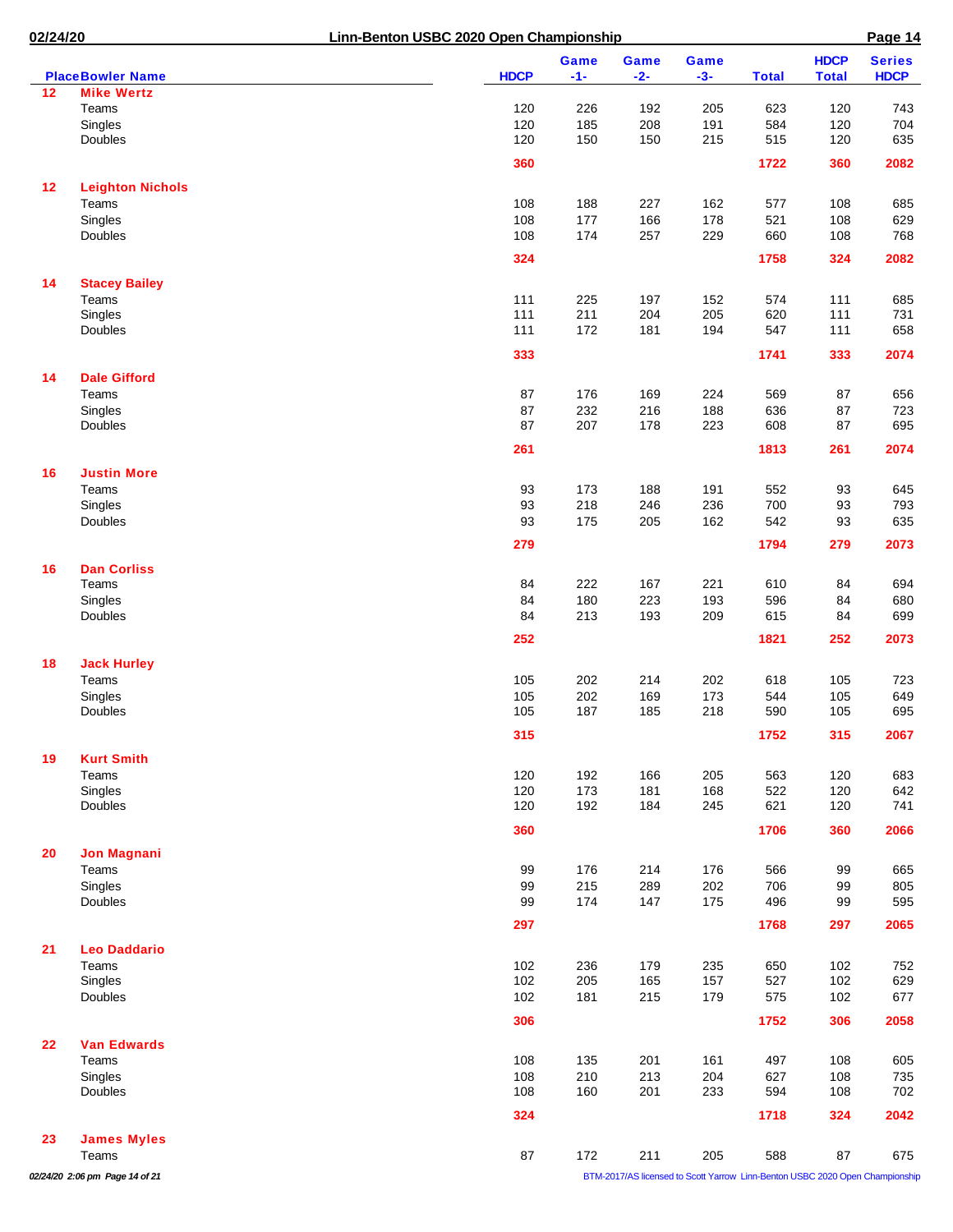| 02/24/20 |                                | Linn-Benton USBC 2020 Open Championship |                      |                                                                              |               |              |                             | Page 15                      |
|----------|--------------------------------|-----------------------------------------|----------------------|------------------------------------------------------------------------------|---------------|--------------|-----------------------------|------------------------------|
|          | <b>PlaceBowler Name</b>        | <b>HDCP</b>                             | <b>Game</b><br>$-1-$ | Game<br>$-2-$                                                                | Game<br>$-3-$ | <b>Total</b> | <b>HDCP</b><br><b>Total</b> | <b>Series</b><br><b>HDCP</b> |
|          | Singles<br>Doubles             | 87<br>87                                | 213<br>175           | 216<br>185                                                                   | 169<br>233    | 598<br>593   | 87<br>87                    | 685<br>680                   |
|          |                                | 261                                     |                      |                                                                              |               | 1779         | 261                         | 2040                         |
| 24       | <b>Joe Rhinehart</b>           |                                         |                      |                                                                              |               |              |                             |                              |
|          | Teams                          | 108                                     | 159                  | 171                                                                          | 158           | 488          | 108                         | 596                          |
|          | Singles                        | 108                                     | 198                  | 205                                                                          | 215           | 618          | 108                         | 726                          |
|          | Doubles                        | 108                                     | 188                  | 215                                                                          | 188           | 591          | 108                         | 699                          |
|          |                                | 324                                     |                      |                                                                              |               | 1697         | 324                         | 2021                         |
| 25       | <b>David Hallock</b><br>Teams  | 105                                     | 213                  | 207                                                                          | 163           | 583          | 105                         | 688                          |
|          | Singles                        | 105                                     | 150                  | 187                                                                          | 171           | 508          | 105                         | 613                          |
|          | Doubles                        | 105                                     | 176                  | 174                                                                          | 256           | 606          | 105                         | 711                          |
|          |                                | 315                                     |                      |                                                                              |               | 1697         | 315                         | 2012                         |
| 26       | <b>Tim Gallagher</b>           |                                         |                      |                                                                              |               |              |                             |                              |
|          | Teams                          | 51                                      | 182                  | 189                                                                          | 204           | 575          | 51                          | 626                          |
|          | Singles                        | 51                                      | 223                  | 201                                                                          | 224           | 648          | 51                          | 699                          |
|          | Doubles                        | 51                                      | 225                  | 203                                                                          | 207           | 635          | 51                          | 686                          |
|          |                                | 153                                     |                      |                                                                              |               | 1858         | 153                         | 2011                         |
| 27       | <b>Kent Sumida</b>             |                                         |                      |                                                                              |               |              |                             |                              |
|          | Teams                          | 111                                     | 166                  | 214                                                                          | 236           | 616          | 111                         | 727                          |
|          | Singles<br>Doubles             | 111<br>111                              | 165<br>170           | 248<br>138                                                                   | 177<br>160    | 590<br>468   | 111<br>111                  | 701<br>579                   |
|          |                                | 333                                     |                      |                                                                              |               | 1674         | 333                         | 2007                         |
| 27       | <b>George Cox</b>              |                                         |                      |                                                                              |               |              |                             |                              |
|          | Teams                          | 45                                      | 247                  | 243                                                                          | 171           | 661          | 45                          | 706                          |
|          | Singles                        | 45                                      | 205                  | 246                                                                          | 171           | 622          | 45                          | 667                          |
|          | Doubles                        | 45                                      | 159                  | 203                                                                          | 227           | 589          | 45                          | 634                          |
|          |                                | 135                                     |                      |                                                                              |               | 1872         | 135                         | 2007                         |
| 29       | <b>Dave Lowther</b>            |                                         |                      |                                                                              |               |              |                             |                              |
|          | Teams                          | 126                                     | 154                  | 194                                                                          | 179           | 527          | 126                         | 653                          |
|          | Singles                        | 126                                     | 136                  | 197                                                                          | 151           | 484          | 126                         | 610                          |
|          | Doubles                        | 126                                     | 207                  | 157                                                                          | 237           | 601          | 126                         | 727                          |
|          |                                | 378                                     |                      |                                                                              |               | 1612         | 378                         | 1990                         |
| 30       | <b>Larry McMahan</b>           |                                         |                      |                                                                              |               |              |                             |                              |
|          | Teams<br>Singles               | 102<br>102                              | 173<br>202           | 182<br>243                                                                   | 200<br>179    | 555<br>624   | 102<br>102                  | 657<br>726                   |
|          | Doubles                        | 102                                     | 182                  | 163                                                                          | 158           | 503          | 102                         | 605                          |
|          |                                | 306                                     |                      |                                                                              |               | 1682         | 306                         | 1988                         |
| 31       | <b>Adam Lowther</b>            |                                         |                      |                                                                              |               |              |                             |                              |
|          | Teams                          | 54                                      | 184                  | 205                                                                          | 215           | 604          | 54                          | 658                          |
|          | Singles                        | 54                                      | 195                  | 236                                                                          | 256           | 687          | 54                          | 741                          |
|          | Doubles                        | 54                                      | 160                  | 167                                                                          | 207           | 534          | 54                          | 588                          |
|          |                                | 162                                     |                      |                                                                              |               | 1825         | 162                         | 1987                         |
| 32       | <b>Jason Marruffo</b>          |                                         |                      |                                                                              |               |              |                             |                              |
|          | Teams<br>Singles               | 126<br>126                              | 135<br>139           | 165<br>209                                                                   | 175<br>175    | 475<br>523   | 126<br>126                  | 601<br>649                   |
|          | Doubles                        | 126                                     | 224                  | 224                                                                          | 149           | 597          | 126                         | 723                          |
|          |                                | 378                                     |                      |                                                                              |               | 1595         | 378                         | 1973                         |
| 33       | <b>Brad Lomax</b>              |                                         |                      |                                                                              |               |              |                             |                              |
|          | Teams                          | 96                                      | 188                  | 205                                                                          | 195           | 588          | 96                          | 684                          |
|          | Singles                        | 96                                      | 152                  | 166                                                                          | 158           | 476          | 96                          | 572                          |
|          | Doubles                        | 96                                      | 180                  | 222                                                                          | 211           | 613          | 96                          | 709                          |
|          |                                | 288                                     |                      |                                                                              |               | 1677         | 288                         | 1965                         |
| 34       | <b>Jay Hilton</b>              |                                         |                      |                                                                              |               |              |                             |                              |
|          | Teams<br>Singles               | 60<br>60                                | 192<br>147           | 215<br>185                                                                   | 204<br>169    | 611<br>501   | 60<br>60                    | 671<br>561                   |
|          | Doubles                        | 60                                      | 208                  | 216                                                                          | 234           | 658          | 60                          | 718                          |
|          | 02/24/20 2:06 pm Page 15 of 21 |                                         |                      | BTM-2017/AS licensed to Scott Yarrow Linn-Benton USBC 2020 Open Championship |               |              |                             |                              |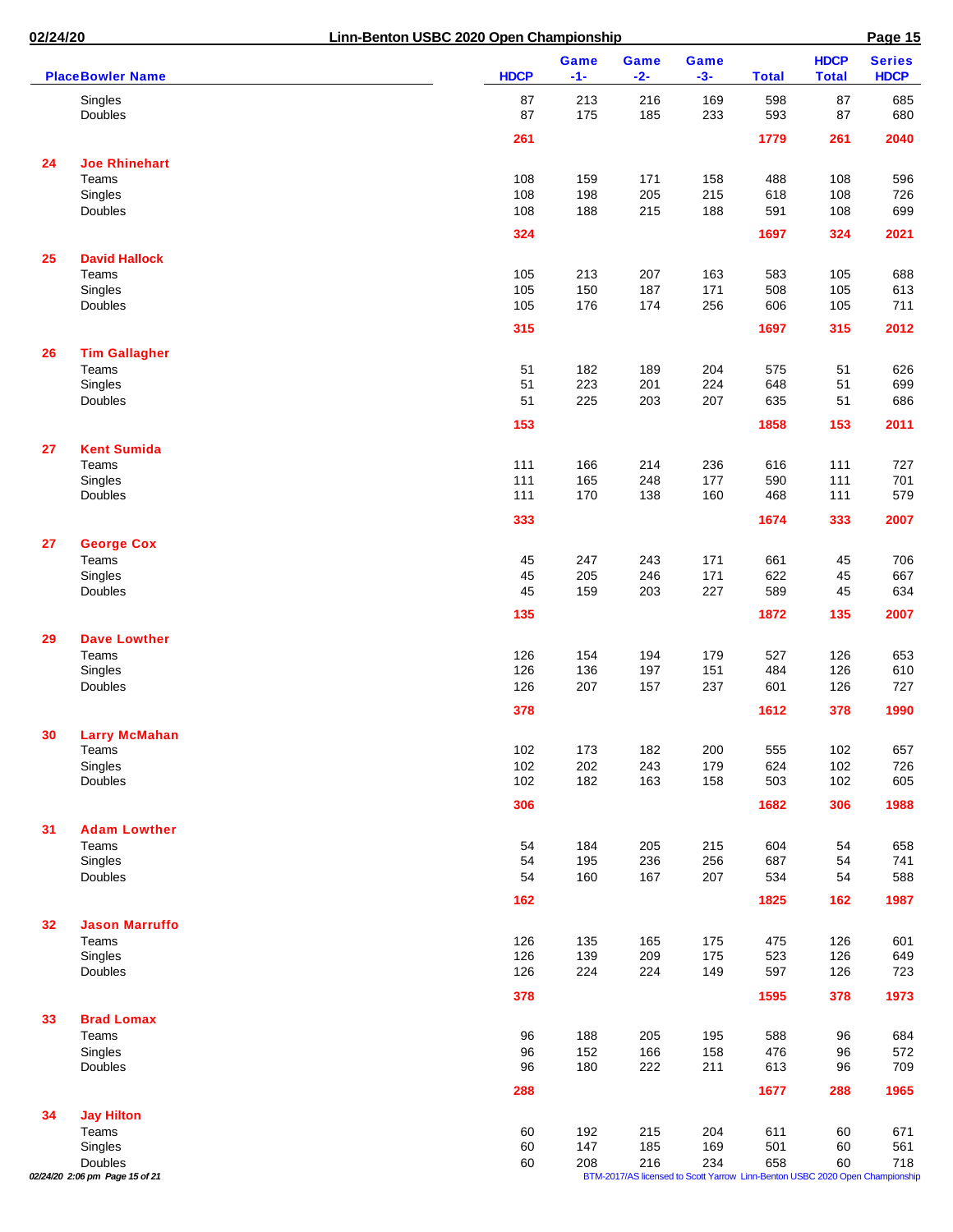| 02/24/20 |                              | Linn-Benton USBC 2020 Open Championship |               |               |               |              |                             | Page 16                      |
|----------|------------------------------|-----------------------------------------|---------------|---------------|---------------|--------------|-----------------------------|------------------------------|
|          | <b>PlaceBowler Name</b>      | <b>HDCP</b>                             | Game<br>$-1-$ | Game<br>$-2-$ | Game<br>$-3-$ | <b>Total</b> | <b>HDCP</b><br><b>Total</b> | <b>Series</b><br><b>HDCP</b> |
|          |                              | 180                                     |               |               |               | 1770         | 180                         | 1950                         |
| 35       | <b>Justin Edwards</b>        |                                         |               |               |               |              |                             |                              |
|          | Teams                        | 51                                      | 222           | 256           | 189           | 667          | 51                          | 718                          |
|          | Singles                      | 51                                      | 157           | 209           | 185           | 551          | 51                          | 602                          |
|          | Doubles                      | 51                                      | 201           | 147           | 209           | 557          | 51                          | 608                          |
|          |                              | 153                                     |               |               |               | 1775         | 153                         | 1928                         |
|          |                              |                                         |               |               |               |              |                             |                              |
| 35       | <b>Dan Rupp</b><br>Teams     | 72                                      | 174           | 212           | 254           | 640          | 72                          | 712                          |
|          | Singles                      | 72                                      | 203           | 170           | 147           | 520          | $72\,$                      | 592                          |
|          | Doubles                      | 72                                      | 185           | 191           | 176           | 552          | 72                          | 624                          |
|          |                              | 216                                     |               |               |               | 1712         | 216                         | 1928                         |
|          |                              |                                         |               |               |               |              |                             |                              |
| 37       | <b>Randy Nelson</b><br>Teams | 105                                     | 213           | 204           | 181           | 598          | 105                         | 703                          |
|          | Singles                      | 105                                     | 164           | 165           | 169           | 498          | 105                         | 603                          |
|          | Doubles                      | 105                                     | 157           | 190           | 157           | 504          | 105                         | 609                          |
|          |                              | 315                                     |               |               |               | 1600         | 315                         | 1915                         |
| 38       | <b>Sam Fouser</b>            |                                         |               |               |               |              |                             |                              |
|          | Teams                        |                                         |               | 182           |               |              |                             |                              |
|          |                              | 135                                     | 143           |               | 166           | 491          | 135                         | 626                          |
|          | Singles<br>Doubles           | 135                                     | 204           | 153           | 149           | 506          | 135                         | 641                          |
|          |                              | 135                                     | 234           | 139           | 138           | 511          | 135                         | 646                          |
|          |                              | 405                                     |               |               |               | 1508         | 405                         | 1913                         |
| 39       | <b>Tim Reith Sr</b>          |                                         |               |               |               |              |                             |                              |
|          | Teams                        | 81                                      | 150           | 163           | 181           | 494          | 81                          | 575                          |
|          | Singles                      | 81                                      | 215           | 195           | 238           | 648          | 81                          | 729                          |
|          | Doubles                      | 81                                      | 161           | 150           | 208           | 519          | 81                          | 600                          |
|          |                              | 243                                     |               |               |               | 1661         | 243                         | 1904                         |
| 40       | <b>Luke Thomasser</b>        |                                         |               |               |               |              |                             |                              |
|          | Teams                        | 120                                     | 176           | 162           | 136           | 474          | 120                         | 594                          |
|          | Singles                      | 120                                     | 234           | 191           | 148           | 573          | 120                         | 693                          |
|          | Doubles                      | 120                                     | 189           | 149           | 156           | 494          | 120                         | 614                          |
|          |                              | 360                                     |               |               |               | 1541         | 360                         | 1901                         |
| 41       | <b>Amanda Gay</b>            |                                         |               |               |               |              |                             |                              |
|          | Teams                        | 84                                      | 182           | 234           | 160           | 576          | 84                          | 660                          |
|          | Singles                      | 84                                      | 199           | 157           | 144           | 500          | 84                          | 584                          |
|          | Doubles                      | 84                                      | 180           | 181           | 207           | 568          | 84                          | 652                          |
|          |                              | 252                                     |               |               |               | 1644         | 252                         | 1896                         |
| 42       | <b>Joe Zigler</b>            |                                         |               |               |               |              |                             |                              |
|          | Teams                        | 102                                     | 211           | 172           | 191           | 574          | 102                         | 676                          |
|          | Singles                      | 102                                     | 141           | 180           | 181           | 502          | 102                         | 604                          |
|          | Doubles                      | 102                                     | 171           | 158           | 181           | 510          | 102                         | 612                          |
|          |                              | 306                                     |               |               |               | 1586         | 306                         | 1892                         |
|          |                              |                                         |               |               |               |              |                             |                              |
| 43       | <b>Richard Gilbert</b>       |                                         |               |               |               |              |                             |                              |
|          | Teams                        | 105                                     | 221           | 167           | 170           | 558          | 105                         | 663                          |
|          | Singles                      | 105                                     | 175           | 150           | 152           | 477          | 105                         | 582                          |
|          | Doubles                      | 105                                     | 193           | 124           | 190           | 507          | 105                         | 612                          |
|          |                              | 315                                     |               |               |               | 1542         | 315                         | 1857                         |
| 44       | <b>Bart Fery</b><br>Teams    |                                         |               |               |               |              |                             |                              |
|          |                              | 123                                     | 144           | 155           | 180           | 479          | 123                         | 602                          |
|          | Singles<br>Doubles           | 123<br>123                              | 221<br>192    | 156<br>149    | 148<br>142    | 525<br>483   | 123<br>123                  | 648<br>606                   |
|          |                              |                                         |               |               |               |              |                             |                              |
|          |                              | 369                                     |               |               |               | 1487         | 369                         | 1856                         |
| 45       | <b>David Sallee</b><br>Teams | 45                                      | 155           | 182           | 205           | 542          | 45                          | 587                          |
|          | Singles                      | 45                                      | 183           | 174           | 247           | 604          | 45                          | 649                          |
|          | Doubles                      | 45                                      | 189           | 182           | 189           | 560          | 45                          | 605                          |
|          |                              |                                         |               |               |               |              |                             |                              |
|          |                              | 135                                     |               |               |               | 1706         | 135                         | 1841                         |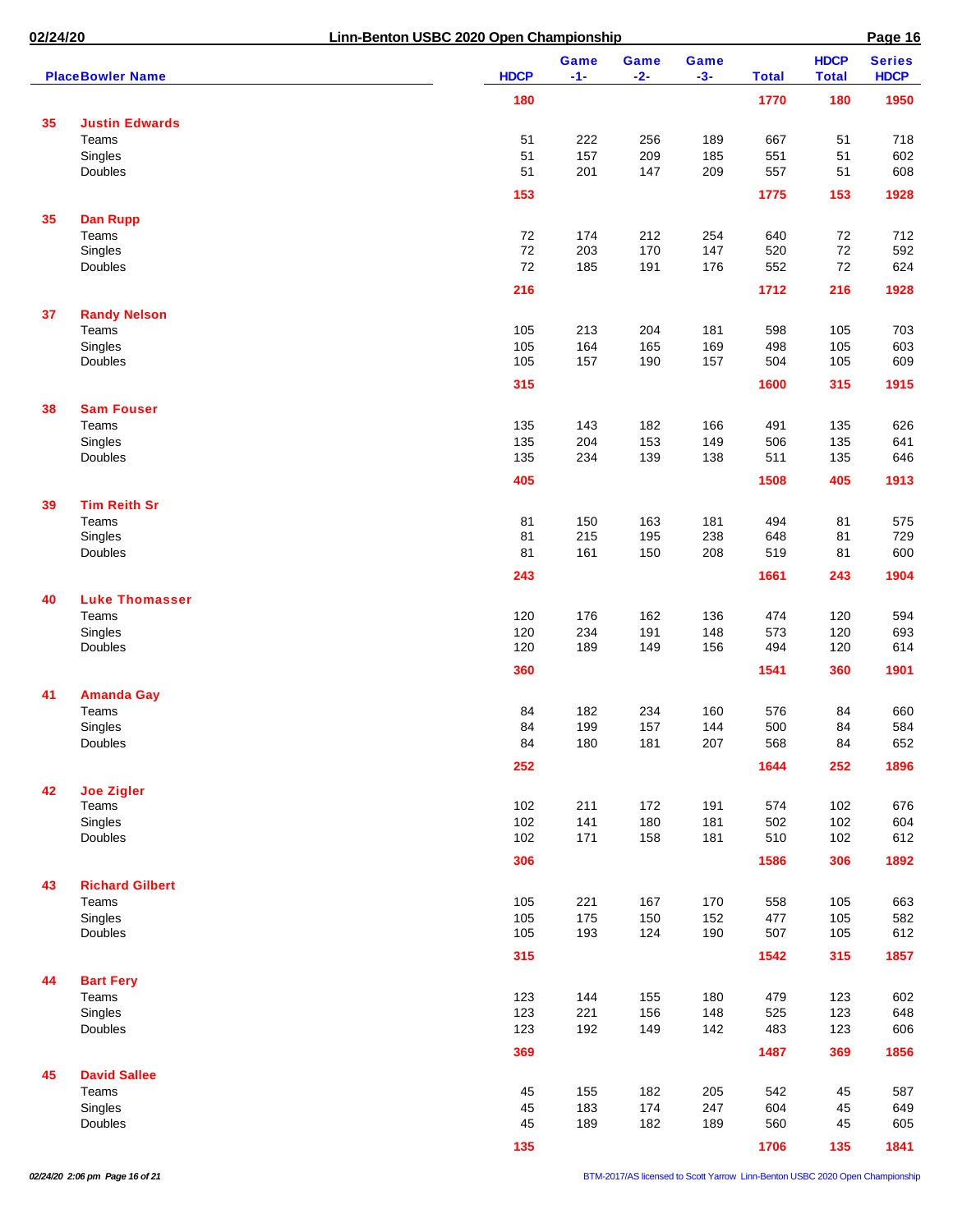| 02/24/20 |                         |             | Linn-Benton USBC 2020 Open Championship |                      |               |                      |              |                             |                              |  |  |
|----------|-------------------------|-------------|-----------------------------------------|----------------------|---------------|----------------------|--------------|-----------------------------|------------------------------|--|--|
|          | <b>PlaceBowler Name</b> | <b>HDCP</b> |                                         | <b>Game</b><br>$-1-$ | Game<br>$-2-$ | <b>Game</b><br>$-3-$ | <b>Total</b> | <b>HDCP</b><br><b>Total</b> | <b>Series</b><br><b>HDCP</b> |  |  |
| 46       | <b>Buddy Monigold</b>   |             |                                         |                      |               |                      |              |                             |                              |  |  |
|          | Teams                   | 60          |                                         | 190                  | 179           | 212                  | 581          | 60                          | 641                          |  |  |
|          | Singles                 | 60          |                                         | 180                  | 194           | 188                  | 562          | 60                          | 622                          |  |  |
|          | Doubles                 | 60          |                                         | 169                  | 176           | 160                  | 505          | 60                          | 565                          |  |  |
|          |                         | 180         |                                         |                      |               |                      | 1648         | 180                         | 1828                         |  |  |
| 47       | <b>Aaron Bailey</b>     |             |                                         |                      |               |                      |              |                             |                              |  |  |
|          | Teams                   | 21          |                                         | 204                  | 213           | 188                  | 605          | 21                          | 626                          |  |  |
|          | Singles                 | 21          |                                         | 211                  | 169           | 226                  | 606          | 21                          | 627                          |  |  |
|          | Doubles                 | 21          |                                         | 140                  | 232           | 180                  | 552          | 21                          | 573                          |  |  |
|          |                         | 63          |                                         |                      |               |                      | 1763         | 63                          | 1826                         |  |  |
| 48       | <b>Nick Piatt</b>       |             |                                         |                      |               |                      |              |                             |                              |  |  |
|          | Teams                   | 60          |                                         | 229                  | 222           | 170                  | 621          | 60                          | 681                          |  |  |
|          | Singles                 | <b>NA</b>   |                                         |                      |               |                      | <b>XXX</b>   |                             |                              |  |  |
|          | Doubles                 | 60          |                                         | 182                  | 220           | 209                  | 611          | 60                          | 671                          |  |  |
|          |                         | 120         |                                         |                      |               |                      | 1232         | 120                         | 1352                         |  |  |
| 49       | <b>Brandon Hanson</b>   |             |                                         |                      |               |                      |              |                             |                              |  |  |
|          | Teams                   | 123         |                                         | 169                  | 180           | 160                  | 509          | 123                         | 632                          |  |  |
|          | Singles                 | <b>NA</b>   |                                         |                      |               |                      | <b>XXX</b>   |                             |                              |  |  |
|          | Doubles                 | <b>NA</b>   |                                         |                      |               |                      | <b>XXX</b>   |                             |                              |  |  |
|          |                         | 123         |                                         |                      |               |                      | 509          | 123                         | 632                          |  |  |
| 50       | <b>Steve Sonne</b>      |             |                                         |                      |               |                      |              |                             |                              |  |  |
|          | Teams                   | <b>NA</b>   |                                         |                      |               |                      | <b>XXX</b>   |                             |                              |  |  |
|          | Singles                 | <b>NA</b>   |                                         |                      |               |                      | <b>XXX</b>   |                             |                              |  |  |
|          | Doubles                 | <b>NA</b>   |                                         |                      |               |                      | <b>XXX</b>   |                             |                              |  |  |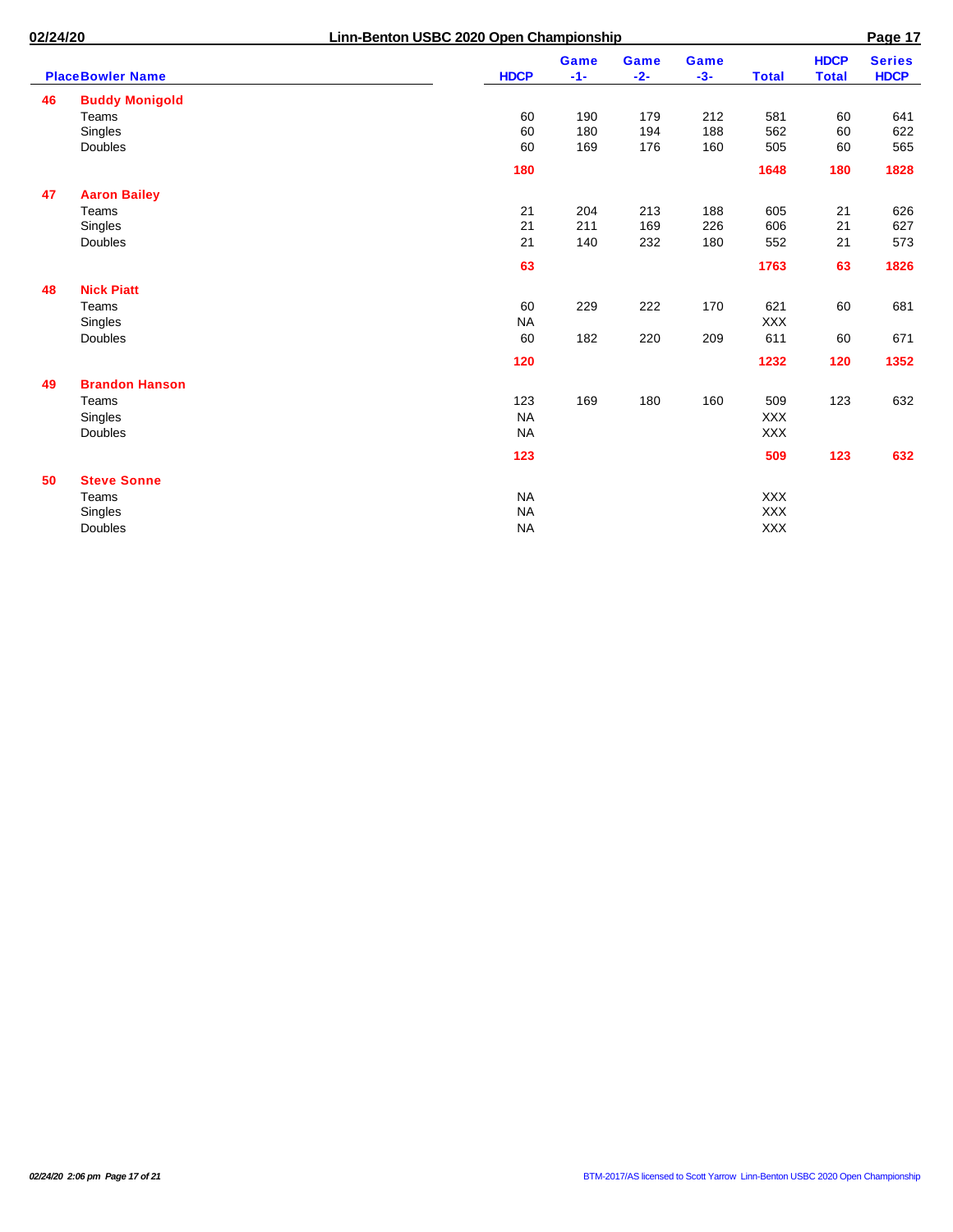*Full Results Division 2: DIV02 -- Handicap Result*

| Ю | n |
|---|---|
| r | ۰ |

|              | <b>All Event #1 Division 2: Division 2</b>       |             | Game       | Game       | Game       |              | <b>HDCP</b>  | <b>Series</b> |
|--------------|--------------------------------------------------|-------------|------------|------------|------------|--------------|--------------|---------------|
| 1            | <b>PlaceBowler Name</b><br><b>Erik Calbreath</b> | <b>HDCP</b> | $-1-$      | $-2-$      | $-3-$      | <b>Total</b> | <b>Total</b> | <b>HDCP</b>   |
|              | Teams                                            | 216         | 186        | 144        | 173        | 503          | 216          | 719           |
|              | Singles                                          | 216         | 201        | 140        | 202        | 543          | 216          | 759           |
|              | Doubles                                          | 216         | 145        | 188        | 149        | 482          | 216          | 698           |
|              |                                                  |             |            |            |            |              |              |               |
|              |                                                  | 648         |            |            |            | 1528         | 648          | 2176          |
| $\mathbf{2}$ | <b>Ken Gilbert</b>                               |             |            |            |            |              |              |               |
|              | Teams                                            | 165         | 158        | 137        | 179        | 474          | 165          | 639           |
|              | Singles                                          | 165         | 196        | 223        | 177        | 596          | 165          | 761           |
|              | Doubles                                          | 165         | 174        | 172        | 240        | 586          | 165          | 751           |
|              |                                                  | 495         |            |            |            | 1656         | 495          | 2151          |
| 3            | <b>Bryson Fukushima</b>                          |             |            |            |            |              |              |               |
|              | Teams                                            | 225         | 125        | 144        | 191        | 460          | 225          | 685           |
|              | Singles                                          | 225         | 134        | 187        | 163        | 484          | 225          | 709           |
|              | Doubles                                          | 225         | 170        | 176        | 172        | 518          | 225          | 743           |
|              |                                                  | 675         |            |            |            | 1462         | 675          | 2137          |
| 4            | <b>Dennis Corliss</b>                            |             |            |            |            |              |              |               |
|              | Teams                                            | 135         | 239        | 195        | 180        | 614          | 135          | 749           |
|              | Singles                                          | 135         | 183        | 182        | 167        | 532          | 135          | 667           |
|              | <b>Doubles</b>                                   | 135         | 196        | 206        | 171        | 573          | 135          | 708           |
|              |                                                  | 405         |            |            |            | 1719         | 405          | 2124          |
| 5            | <b>Ben Davis</b>                                 |             |            |            |            |              |              |               |
|              | Teams                                            | 141         | 185        | 159        | 203        | 547          | 141          | 688           |
|              | Singles                                          | 141         | 201        | 190        | 169        | 560          | 141          | 701           |
|              | Doubles                                          | 141         | 223        | 161        | 171        | 555          | 141          | 696           |
|              |                                                  | 423         |            |            |            | 1662         | 423          | 2085          |
| 6            | <b>Joe Duncan</b>                                |             |            |            |            |              |              |               |
|              | Teams                                            | 180         | 134        | 169        | 146        | 449          | 180          | 629           |
|              | Singles                                          | 180         | 144        | 229        | 167        | 540          | 180          | 720           |
|              | Doubles                                          | 180         | 148        | 198        | 201        | 547          | 180          | 727           |
|              |                                                  | 540         |            |            |            | 1536         | 540          | 2076          |
|              |                                                  |             |            |            |            |              |              |               |
| 7            | <b>Amanda Erdei</b><br>Teams                     | 144         | 205        | 173        | 193        | 571          | 144          | 715           |
|              | Singles                                          | 144         | 190        | 192        | 187        | 569          | 72           | 641           |
|              | <b>Doubles</b>                                   | 144         | 175        | 171        | 147        | 493          | 144          | 637           |
|              |                                                  |             |            |            |            |              |              | 2065          |
|              |                                                  | 432         |            |            |            | 1633         | 432          |               |
| 8            | <b>Tim Webster</b>                               |             |            |            |            |              |              |               |
|              | Teams<br>Singles                                 | 216<br>216  | 165<br>141 | 169<br>176 | 139<br>147 | 473<br>464   | 216<br>216   | 689<br>680    |
|              | Doubles                                          | 216         | 190        | 147        | 138        | 475          | 216          | 691           |
|              |                                                  |             |            |            |            |              |              |               |
|              |                                                  | 648         |            |            |            | 1412         | 648          | 2060          |
| 9            | <b>Bob Monigold</b>                              |             |            |            |            |              |              |               |
|              | Teams                                            | 207         | 175        | 153        | 133        | 461          | 207          | 668           |
|              | Singles                                          | 207         | 202        | 122        | 149        | 473          | 207          | 680           |
|              | Doubles                                          | 207         | 180        | 120        | 190        | 490          | 207          | 697           |
|              |                                                  | 621         |            |            |            | 1424         | 621          | 2045          |
| 10           | <b>Jeff Mackie</b>                               |             |            |            |            |              |              |               |
|              | Teams                                            | 183         | 165        | 171        | 185        | 521          | 183          | 704           |
|              | Singles                                          | 183         | 144        | 134        | 182        | 460          | 183          | 643           |
|              | Doubles                                          | 183         | 159        | 178        | 169        | 506          | 183          | 689           |
|              |                                                  | 549         |            |            |            | 1487         | 549          | 2036          |
| 11           | <b>Richard Whaley</b>                            |             |            |            |            |              |              |               |
|              | Teams                                            | 147         | 171        | 160        | 158        | 489          | 147          | 636           |
|              | Singles                                          | 147         | 193        | 171        | 169        | 533          | 147          | 680           |
|              | Doubles                                          | 147         | 167        | 198        | 206        | 571          | 147          | 718           |
|              |                                                  | 441         |            |            |            | 1593         | 441          | 2034          |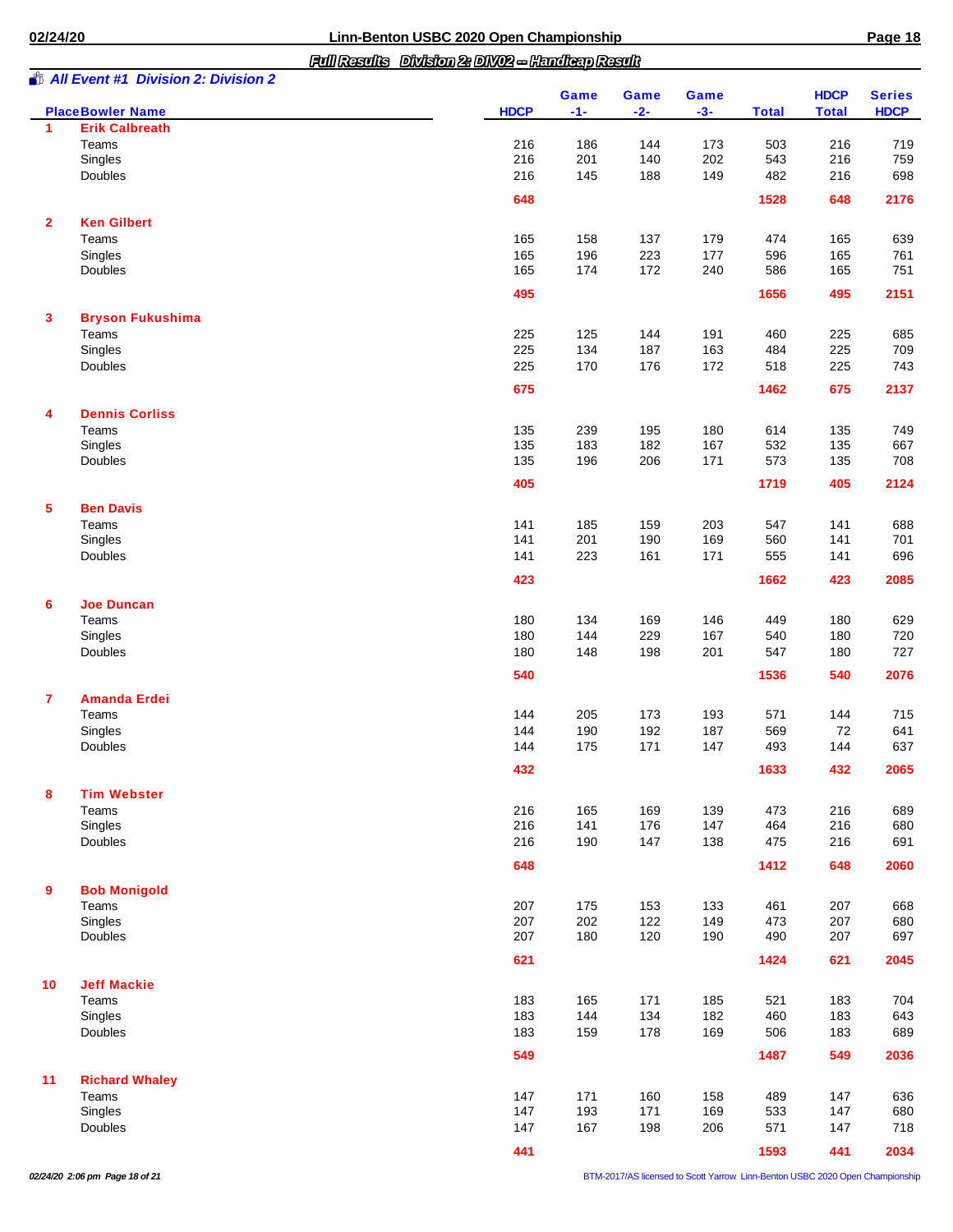| 02/24/20 |                                                  | Linn-Benton USBC 2020 Open Championship |             |             |            |             |              |              | Page 19                                                                      |  |
|----------|--------------------------------------------------|-----------------------------------------|-------------|-------------|------------|-------------|--------------|--------------|------------------------------------------------------------------------------|--|
|          |                                                  |                                         |             | <b>Game</b> | Game       | <b>Game</b> |              | <b>HDCP</b>  | <b>Series</b>                                                                |  |
| 12       | <b>PlaceBowler Name</b><br><b>Dave Schlosser</b> |                                         | <b>HDCP</b> | $-1-$       | $-2-$      | $-3-$       | <b>Total</b> | <b>Total</b> | <b>HDCP</b>                                                                  |  |
|          | Teams                                            |                                         | 228         | 141         | 168        | 144         | 453          | 228          | 681                                                                          |  |
|          | Singles                                          |                                         | 228         | 137         | 165        | 98          | 400          | 228          | 628                                                                          |  |
|          | Doubles                                          |                                         | 228         | 166         | 156        | 165         | 487          | 228          | 715                                                                          |  |
|          |                                                  |                                         | 684         |             |            |             | 1340         | 684          | 2024                                                                         |  |
| 13       | <b>Dusty Eveland-DeWan</b>                       |                                         |             |             |            |             |              |              |                                                                              |  |
|          | Teams                                            |                                         | 159         | 188         | 187        | 162         | 537          | 159          | 696                                                                          |  |
|          | Singles                                          |                                         | 159         | 171         | 148        | 172         | 491          | 87           | 578                                                                          |  |
|          | Doubles                                          |                                         | 159         | 157         | 194        | 163         | 514          | 159          | 673                                                                          |  |
|          |                                                  |                                         | 477         |             |            |             | 1542         | 477          | 2019                                                                         |  |
| 14       | <b>Gene Menor</b>                                |                                         |             |             |            |             |              |              |                                                                              |  |
|          | Teams                                            |                                         | 171         | 176         | 163        | 135         | 474          | 171          | 645                                                                          |  |
|          | Singles                                          |                                         | 171         | 136         | 205        | 164         | 505          | 171          | 676                                                                          |  |
|          | Doubles                                          |                                         | 171         | 185         | 161        | 180         | 526          | 171          | 697                                                                          |  |
|          |                                                  |                                         | 513         |             |            |             | 1505         | 513          | 2018                                                                         |  |
| 15       | <b>Bill Hostetler</b>                            |                                         |             |             |            |             |              |              |                                                                              |  |
|          | Teams                                            |                                         | 243         | 141         | 144        | 140         | 425          | 243          | 668                                                                          |  |
|          | Singles                                          |                                         | 243         | 154         | 112        | 151         | 417          | 243          | 660                                                                          |  |
|          | Doubles                                          |                                         | 243         | 144         | 173        | 117         | 434          | 243          | 677                                                                          |  |
|          |                                                  |                                         | 729         |             |            |             | 1276         | 729          | 2005                                                                         |  |
| 16       | <b>Marv Haider</b>                               |                                         |             |             |            |             |              |              |                                                                              |  |
|          | Teams                                            |                                         | 162         | 164         | 115        | 178         | 457          | 162          | 619                                                                          |  |
|          | Singles                                          |                                         | 162         | 212         | 193        | 179         | 584          | 162          | 746                                                                          |  |
|          | Doubles                                          |                                         | 162         | 119         | 166        | 191         | 476          | 162          | 638                                                                          |  |
|          |                                                  |                                         | 486         |             |            |             | 1517         | 486          | 2003                                                                         |  |
|          |                                                  |                                         |             |             |            |             |              |              |                                                                              |  |
| 17       | <b>Chris Ross</b><br>Teams                       |                                         | 258         | 133         | 86         | 169         | 388          | 258          | 646                                                                          |  |
|          | Singles                                          |                                         | 258         | 152         | 125        | 114         | 391          | 258          | 649                                                                          |  |
|          | Doubles                                          |                                         | 258         | 170         | 158        | 119         | 447          | 258          | 705                                                                          |  |
|          |                                                  |                                         | 774         |             |            |             | 1226         | 774          | 2000                                                                         |  |
|          |                                                  |                                         |             |             |            |             |              |              |                                                                              |  |
| 18       | <b>Terry Robertson</b>                           |                                         |             |             |            |             |              |              |                                                                              |  |
|          | Teams                                            |                                         | 162<br>162  | 210         | 160        | 149         | 519          | 162<br>162   | 681                                                                          |  |
|          | Singles<br>Doubles                               |                                         | 162         | 169<br>138  | 180<br>158 | 167<br>179  | 516<br>475   | 162          | 678<br>637                                                                   |  |
|          |                                                  |                                         |             |             |            |             |              |              |                                                                              |  |
|          |                                                  |                                         | 486         |             |            |             | 1510         | 486          | 1996                                                                         |  |
| 19       | <b>David Foster</b>                              |                                         |             |             |            |             |              |              |                                                                              |  |
|          | Teams                                            |                                         | 276         | 124         | 115        | 154         | 393          | 276          | 669                                                                          |  |
|          | Singles<br>Doubles                               |                                         | 276<br>276  | 106<br>129  | 140<br>143 | 131<br>121  | 377<br>393   | 276<br>276   | 653<br>669                                                                   |  |
|          |                                                  |                                         |             |             |            |             |              |              |                                                                              |  |
|          |                                                  |                                         | 828         |             |            |             | 1163         | 828          | 1991                                                                         |  |
| 20       | <b>Steve Solberg</b>                             |                                         |             |             |            |             |              |              |                                                                              |  |
|          | Teams                                            |                                         | 174         | 168         | 161        | 144         | 473          | 174          | 647                                                                          |  |
|          | Singles                                          |                                         | 174         | 144         | 176        | 153         | 473          | 105          | 578                                                                          |  |
|          | Doubles                                          |                                         | 174         | 170         | 168        | 181         | 519          | 174          | 693                                                                          |  |
|          |                                                  |                                         | 522         |             |            |             | 1465         | 522          | 1987                                                                         |  |
| 21       | <b>Jim Hewitt</b>                                |                                         |             |             |            |             |              |              |                                                                              |  |
|          | Teams                                            |                                         | 162         | 163         | 213        | 160         | 536          | 162          | 698                                                                          |  |
|          | Singles                                          |                                         | 162         | 162         | 171        | 152         | 485          | 162          | 647                                                                          |  |
|          | Doubles                                          |                                         | 162         | 178         | 138        | 145         | 461          | 162          | 623                                                                          |  |
|          |                                                  |                                         | 486         |             |            |             | 1482         | 486          | 1968                                                                         |  |
| 22       | <b>Gaylon DeGear</b>                             |                                         |             |             |            |             |              |              |                                                                              |  |
|          | Teams                                            |                                         | 144         | 201         | 160        | 144         | 505          | 144          | 649                                                                          |  |
|          | Singles                                          |                                         | 144         | 168         | 189        | 143         | 500          | 144          | 644                                                                          |  |
|          | Doubles                                          |                                         | 144         | 176         | 179        | 172         | 527          | 144          | 671                                                                          |  |
|          |                                                  |                                         | 432         |             |            |             | 1532         | 432          | 1964                                                                         |  |
| 23       | <b>Sharrie Sonne</b>                             |                                         |             |             |            |             |              |              |                                                                              |  |
|          | Teams                                            |                                         | 180         | 147         | 192        | 168         | 507          | 180          | 687                                                                          |  |
|          | 02/24/20 2:06 pm Page 19 of 21                   |                                         |             |             |            |             |              |              | BTM-2017/AS licensed to Scott Yarrow Linn-Benton USBC 2020 Open Championship |  |
|          |                                                  |                                         |             |             |            |             |              |              |                                                                              |  |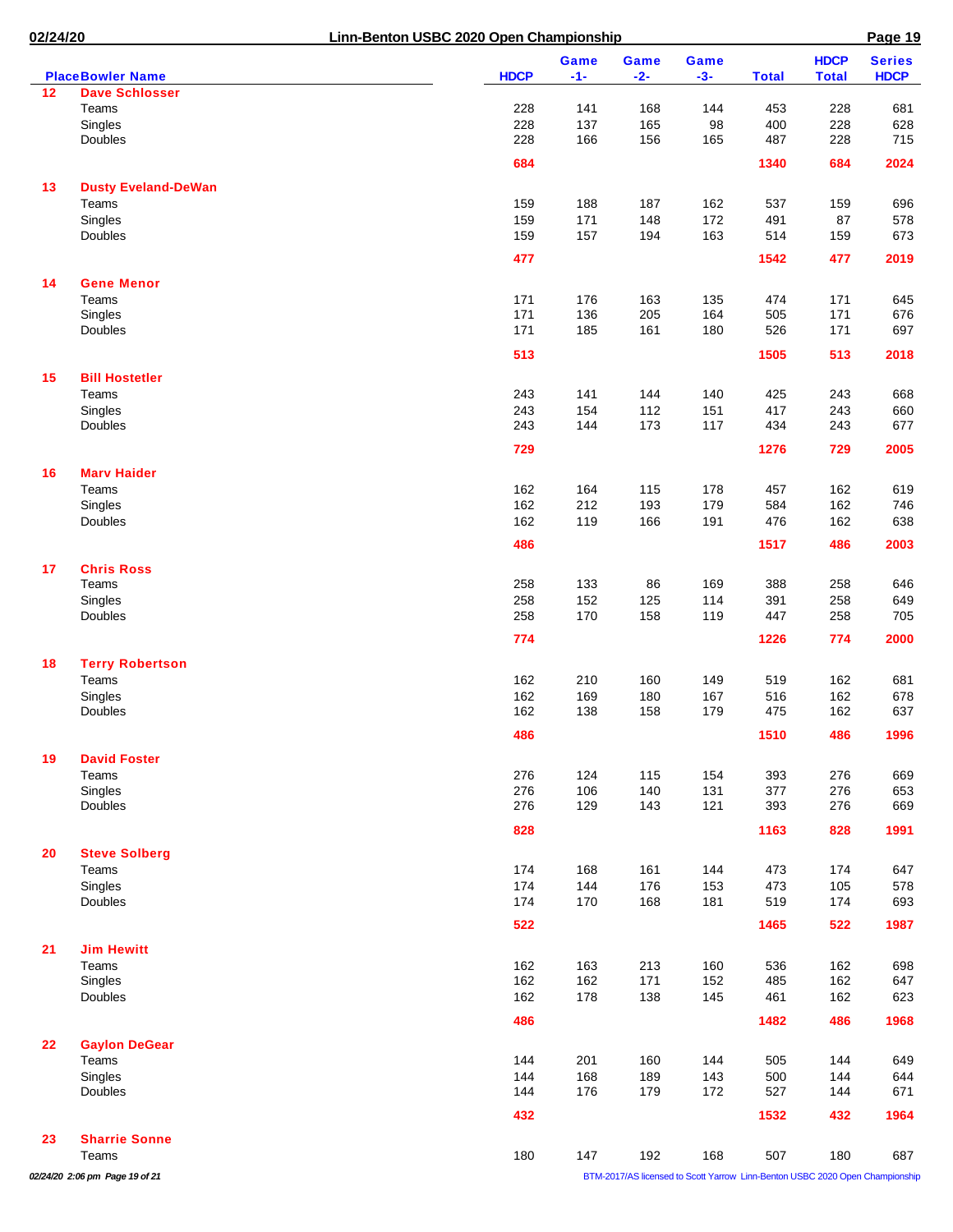| 02/24/20 |                                           | Linn-Benton USBC 2020 Open Championship |             |               |               |                                                                                     |              | Page 20                     |                              |  |
|----------|-------------------------------------------|-----------------------------------------|-------------|---------------|---------------|-------------------------------------------------------------------------------------|--------------|-----------------------------|------------------------------|--|
|          | <b>PlaceBowler Name</b>                   |                                         | <b>HDCP</b> | Game<br>$-1-$ | Game<br>$-2-$ | Game<br>$-3-$                                                                       | <b>Total</b> | <b>HDCP</b><br><b>Total</b> | <b>Series</b><br><b>HDCP</b> |  |
|          | Singles<br><b>Doubles</b>                 |                                         | 180<br>180  | 170<br>142    | 171<br>149    | 144<br>136                                                                          | 485<br>427   | 180<br>180                  | 665<br>607                   |  |
|          |                                           |                                         | 540         |               |               |                                                                                     | 1419         | 540                         | 1959                         |  |
| 24       | <b>Ariel Broeke</b>                       |                                         |             |               |               |                                                                                     |              |                             |                              |  |
|          | Teams                                     |                                         | 330         | 144           | 98            | 127                                                                                 | 369          | 330                         | 699                          |  |
|          | Singles                                   |                                         | 330         | 86            | 98            | 101                                                                                 | 285          | 330                         | 615                          |  |
|          | Doubles                                   |                                         | 330         | 95            | 100           | 110                                                                                 | 305          | 330                         | 635                          |  |
|          |                                           |                                         | 990         |               |               |                                                                                     | 959          | 990                         | 1949                         |  |
| 25       | <b>John Gird</b>                          |                                         |             |               |               |                                                                                     |              |                             |                              |  |
|          | Teams                                     |                                         | 243         | 175           | 130           | 119                                                                                 | 424          | 243                         | 667                          |  |
|          | Singles                                   |                                         | 243         | 135           | 133           | 127                                                                                 | 395          | 243                         | 638                          |  |
|          | Doubles                                   |                                         | 243         | 137           | 127           | 136                                                                                 | 400          | 243                         | 643                          |  |
|          |                                           |                                         | 729         |               |               |                                                                                     | 1219         | 729                         | 1948                         |  |
| 26       | <b>Jeremiah McClintock</b>                |                                         |             |               |               |                                                                                     |              |                             |                              |  |
|          | Teams                                     |                                         | 147         | 168           | 153           | 191                                                                                 | 512          | 147                         | 659                          |  |
|          | Singles<br>Doubles                        |                                         | 147<br>147  | 159<br>170    | 154<br>178    | 157<br>168                                                                          | 470<br>516   | 147<br>147                  | 617<br>663                   |  |
|          |                                           |                                         |             |               |               |                                                                                     |              |                             |                              |  |
|          |                                           |                                         | 441         |               |               |                                                                                     | 1498         | 441                         | 1939                         |  |
| 27       | <b>Allen Bagger</b>                       |                                         |             |               |               |                                                                                     |              |                             |                              |  |
|          | Teams                                     |                                         | 162         | 147           | 177           | 164                                                                                 | 488          | 162                         | 650                          |  |
|          | Singles<br>Doubles                        |                                         | 162<br>162  | 135<br>161    | 153<br>149    | 172<br>191                                                                          | 460<br>501   | 162<br>162                  | 622<br>663                   |  |
|          |                                           |                                         |             |               |               |                                                                                     |              |                             |                              |  |
|          |                                           |                                         | 486         |               |               |                                                                                     | 1449         | 486                         | 1935                         |  |
| 27       | <b>Bob Nowak</b>                          |                                         |             |               |               |                                                                                     |              |                             |                              |  |
|          | Teams<br>Singles                          |                                         | 141<br>141  | 175<br>202    | 187<br>144    | 153<br>155                                                                          | 515<br>501   | 141<br>141                  | 656<br>642                   |  |
|          | Doubles                                   |                                         | 141         | 180           | 160           | 156                                                                                 | 496          | 141                         | 637                          |  |
|          |                                           |                                         | 423         |               |               |                                                                                     | 1512         | 423                         | 1935                         |  |
| 29       | <b>Brent Gerger</b>                       |                                         |             |               |               |                                                                                     |              |                             |                              |  |
|          | Teams                                     |                                         | 177         | 170           | 175           | 145                                                                                 | 490          | 177                         | 667                          |  |
|          | Singles                                   |                                         | 177         | 161           | 136           | 144                                                                                 | 441          | 177                         | 618                          |  |
|          | Doubles                                   |                                         | 177         | 152           | 149           | 167                                                                                 | 468          | 177                         | 645                          |  |
|          |                                           |                                         | 531         |               |               |                                                                                     | 1399         | 531                         | 1930                         |  |
| 29       | <b>Michael McMorris</b>                   |                                         |             |               |               |                                                                                     |              |                             |                              |  |
|          | Teams                                     |                                         | 171         | 168           | 189           | 171                                                                                 | 528          | 171                         | 699                          |  |
|          | Singles                                   |                                         | 171         | 132           | 140           | 149                                                                                 | 421          | 171                         | 592                          |  |
|          | Doubles                                   |                                         | 171         | 145           | 177           | 146                                                                                 | 468          | 171                         | 639                          |  |
|          |                                           |                                         | 513         |               |               |                                                                                     | 1417         | 513                         | 1930                         |  |
| 31       | <b>John More</b>                          |                                         |             |               |               |                                                                                     |              |                             |                              |  |
|          | Teams                                     |                                         | 213         | 135           | 179           | 166                                                                                 | 480          | 213                         | 693                          |  |
|          | Singles                                   |                                         | 213         | 148           | 126           | 134                                                                                 | 408          | 213                         | 621                          |  |
|          | Doubles                                   |                                         | 213         | 114           | 146           | 136                                                                                 | 396          | 213                         | 609                          |  |
|          |                                           |                                         | 639         |               |               |                                                                                     | 1284         | 639                         | 1923                         |  |
| 32       | <b>Stephanie Rabago</b>                   |                                         |             |               |               |                                                                                     |              |                             |                              |  |
|          | Teams<br>Singles                          |                                         | 237<br>237  | 125<br>127    | 118<br>111    | 125<br>134                                                                          | 368<br>372   | 237<br>237                  | 605<br>609                   |  |
|          | Doubles                                   |                                         | 237         | 154           | 146           | 156                                                                                 | 456          | 237                         | 693                          |  |
|          |                                           |                                         | 711         |               |               |                                                                                     | 1196         | 711                         | 1907                         |  |
|          |                                           |                                         |             |               |               |                                                                                     |              |                             |                              |  |
| 33       | <b>Corey Broeke</b><br>Teams              |                                         | 138         | 154           | 157           | 163                                                                                 | 474          | 138                         | 612                          |  |
|          | Singles                                   |                                         | 138         | 175           | 161           | 172                                                                                 | 508          | 138                         | 646                          |  |
|          | Doubles                                   |                                         | 138         | 171           | 164           | 173                                                                                 | 508          | 138                         | 646                          |  |
|          |                                           |                                         | 414         |               |               |                                                                                     | 1490         | 414                         | 1904                         |  |
| 34       | <b>Michael Randolph</b>                   |                                         |             |               |               |                                                                                     |              |                             |                              |  |
|          | Teams                                     |                                         | 243         | 152           | 122           | 132                                                                                 | 406          | 243                         | 649                          |  |
|          | Singles                                   |                                         | 243         | 144           | 124           | 127                                                                                 | 395          | 243                         | 638                          |  |
|          | Doubles<br>02/24/20 2:06 pm Page 20 of 21 |                                         | 243         | 137           | 98            | 129<br>BTM-2017/AS licensed to Scott Yarrow Linn-Benton USBC 2020 Open Championship | 364          | 243                         | 607                          |  |
|          |                                           |                                         |             |               |               |                                                                                     |              |                             |                              |  |